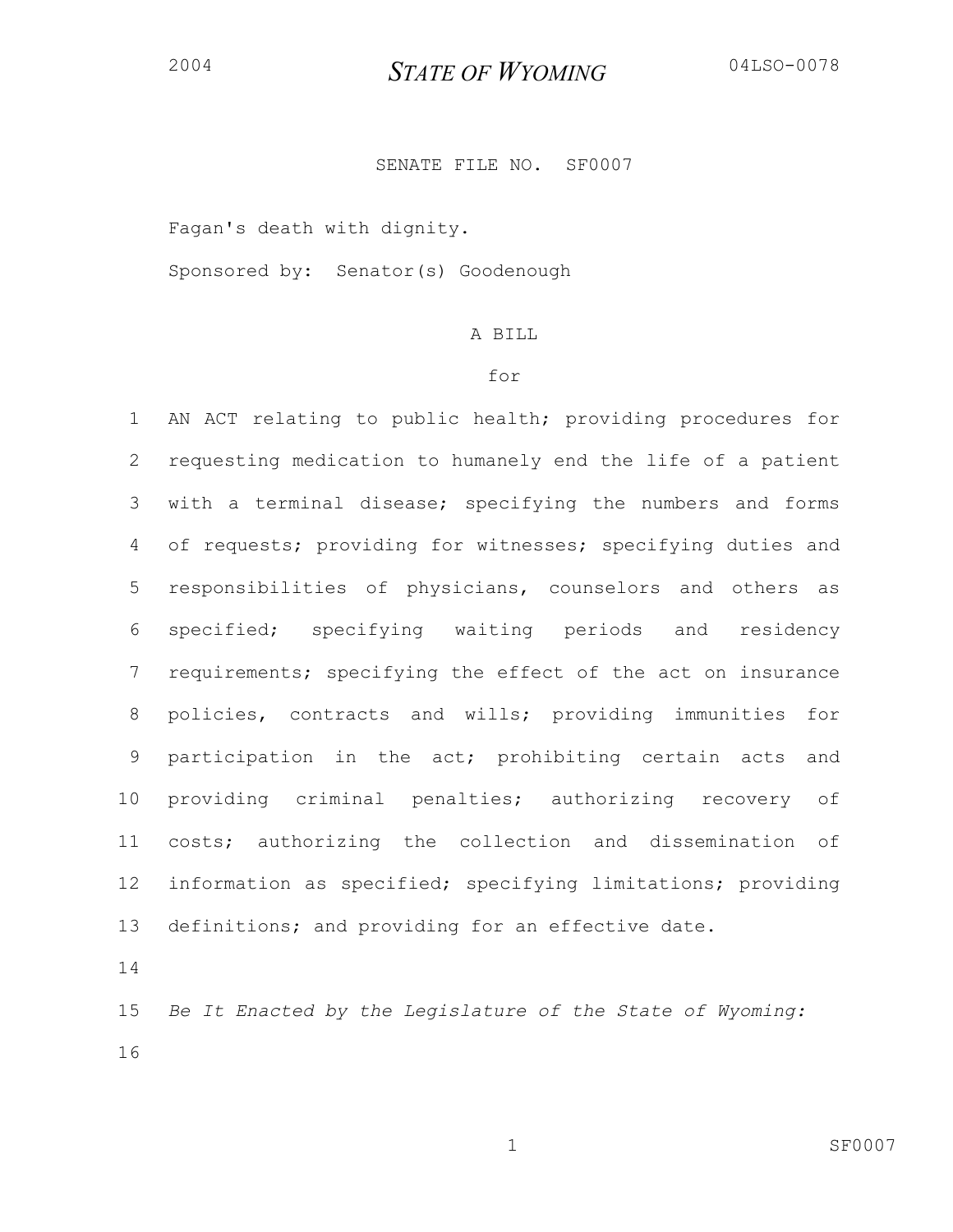1 **Section 1.** W.S. 35-29-101 through 35-29-118 are 2 created to read: 3 4 ARTICLE 29 5 DEATH WITH DIGNITY 6 7 **35-29-101. Death with dignity act; short title.**  8 9 This act shall be known and may be cited as the "Wyoming 10 Death with Dignity Act." 11 12 **35-29-102. Definitions.**  13 14 (a) As used in this act: 15 16 (i) "Attending physician" means a physician who 17 has primary responsibility for the care of a patient and 18 treatment of the patient's terminal disease; 19 20 (ii) "Capable" means that in the opinion of a 21 court or in the opinion of the patient's attending physician 22 or consulting physician, psychiatrist, psychologist or other 23 licensed mental health care professional, a patient has the 24 ability to make and communicate health care decisions to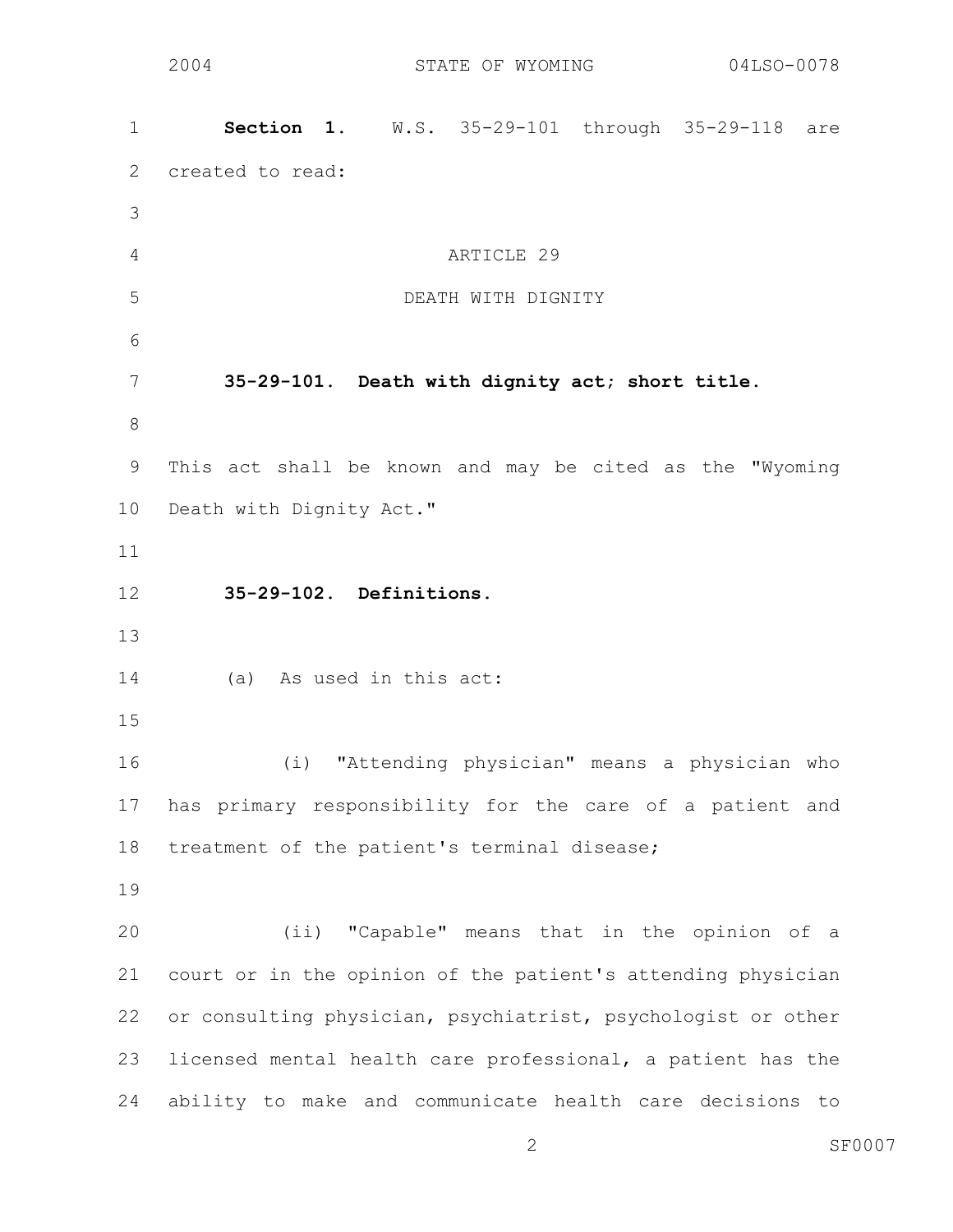1 health care providers, including communication through 2 persons familiar with the patient's manner of communicating 3 if those persons are available; 4 5 (iii) "Consulting physician" means a physician 6 who is qualified by specialty or experience to make a 7 professional diagnosis and prognosis regarding the patient's 8 disease; 9 10 (iv) "Counseling" means one (1) or more 11 consultations as necessary between a licensed psychiatrist, 12 psychologist or other mental health care professional and a 13 patient for the purpose of determining that the patient is

14 capable and not suffering from a psychiatric or 15 psychological disorder or depression causing impaired 16 judgment;

17

18 (v) "Department" means the department of health; 19

20 (vi) "Health care" means any care, service or 21 product provided by a health care provider not including 22 retail, over-the-counter sales of nonprescription 23 medications and other retail sales of health-related 24 products;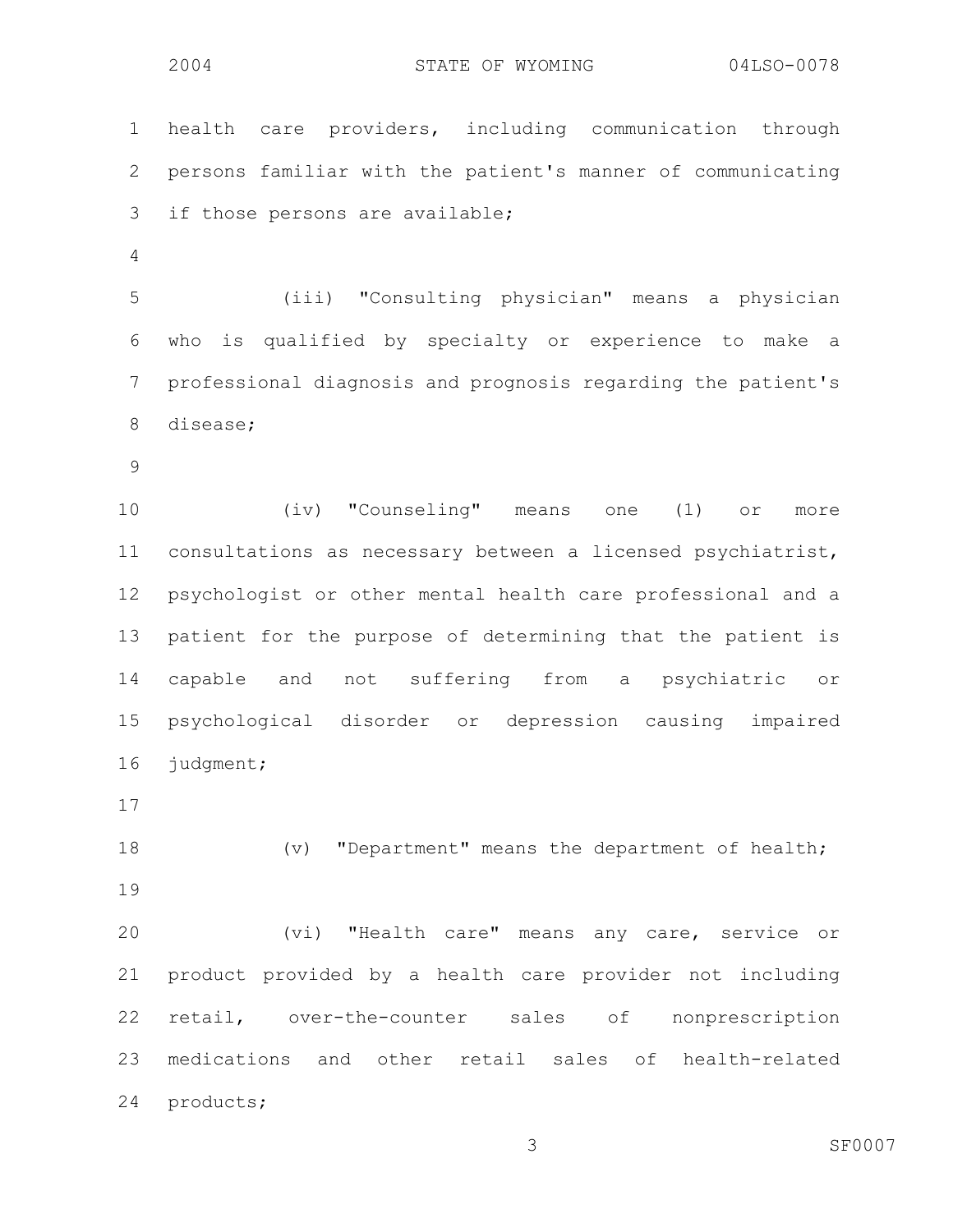1 2 (vii) "Health care provider" means a person or 3 entity who is licensed, certified or otherwise authorized by 4 the laws of this state to provide health care in the 5 ordinary course of business or practice of a profession; 6 7 (viii) "Informed decision" means a decision by a 8 qualified patient to request and obtain a prescription to 9 end his life in a humane and dignified manner based on an 10 appreciation of the relevant facts and after being fully 11 informed by the attending physician of: 12 13 (A) The medical diagnosis and prognosis; 14 15 (B) The potential risks associated with 16 taking the medication to be prescribed; 17 18 (C) The probable result of taking the 19 medication to be prescribed; and 20 21 (D) The feasible alternatives, including 22 comfort care, hospice care and pain control. 23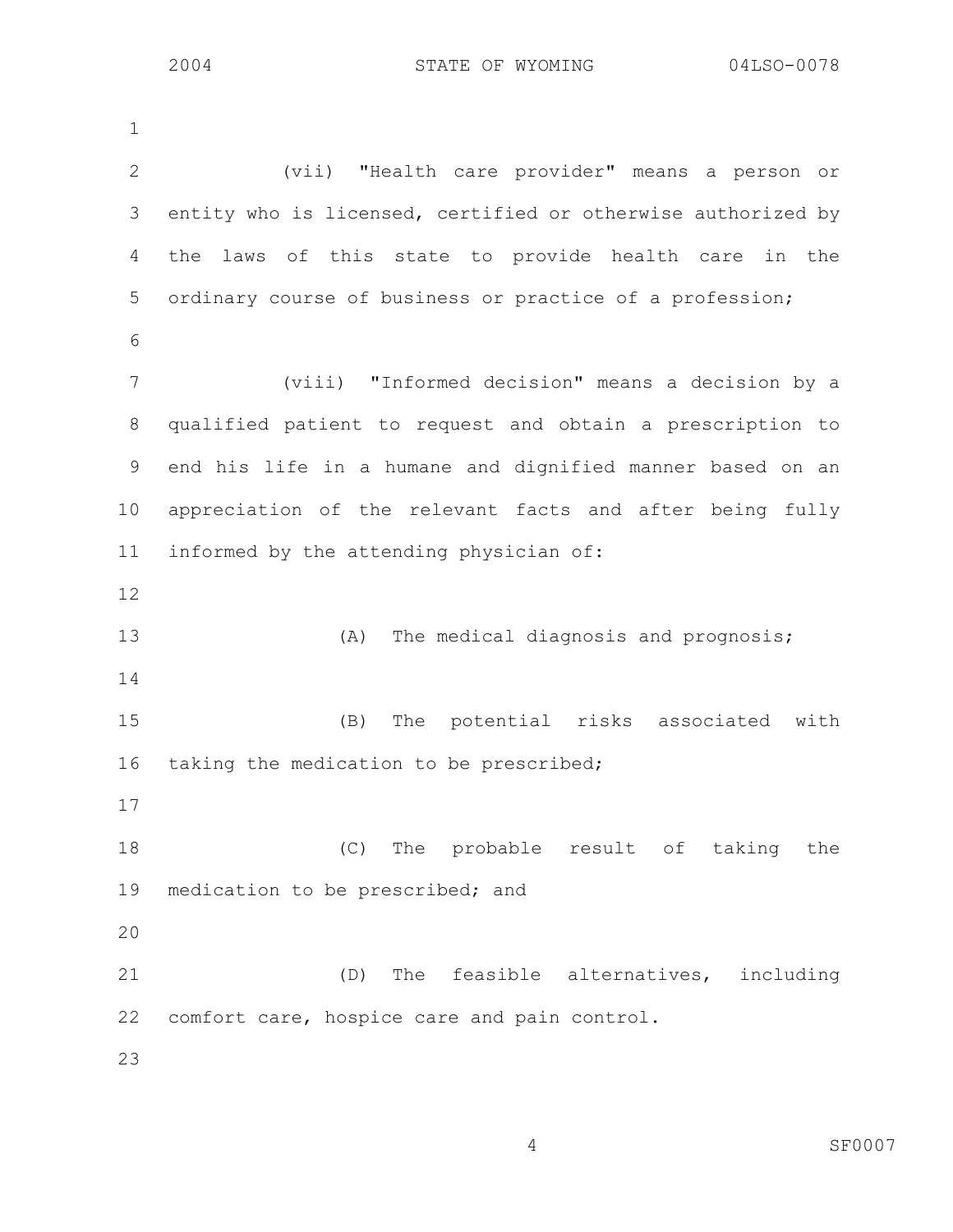1 (ix) "Long term care facility" means any skilled 2 or intermediate care nursing home or board and care home, 3 adult day care facility, home health agency or other type of 4 personal care home or service subject to regulation and 5 licensure by the department of health; 6 7 (x) "Medically confirmed" means that the medical 8 opinion of the attending physician has been confirmed by a 9 consulting physician who has examined the patient and the 10 patient's relevant medical records; 11 12 (xi) "Patient" means a person who is under the 13 care of a physician; 14 15 (xii) "Physician" means a person authorized or 16 licensed to practice medicine as provided in W.S. 33-26-101 17 through 33-26-601; 18 19 (xiii) "Qualified patient" means a capable adult 20 who is a resident of Wyoming and has satisfied the 21 requirements of this act in order to obtain a prescription 22 for medication to end his life in a humane and dignified 23 manner;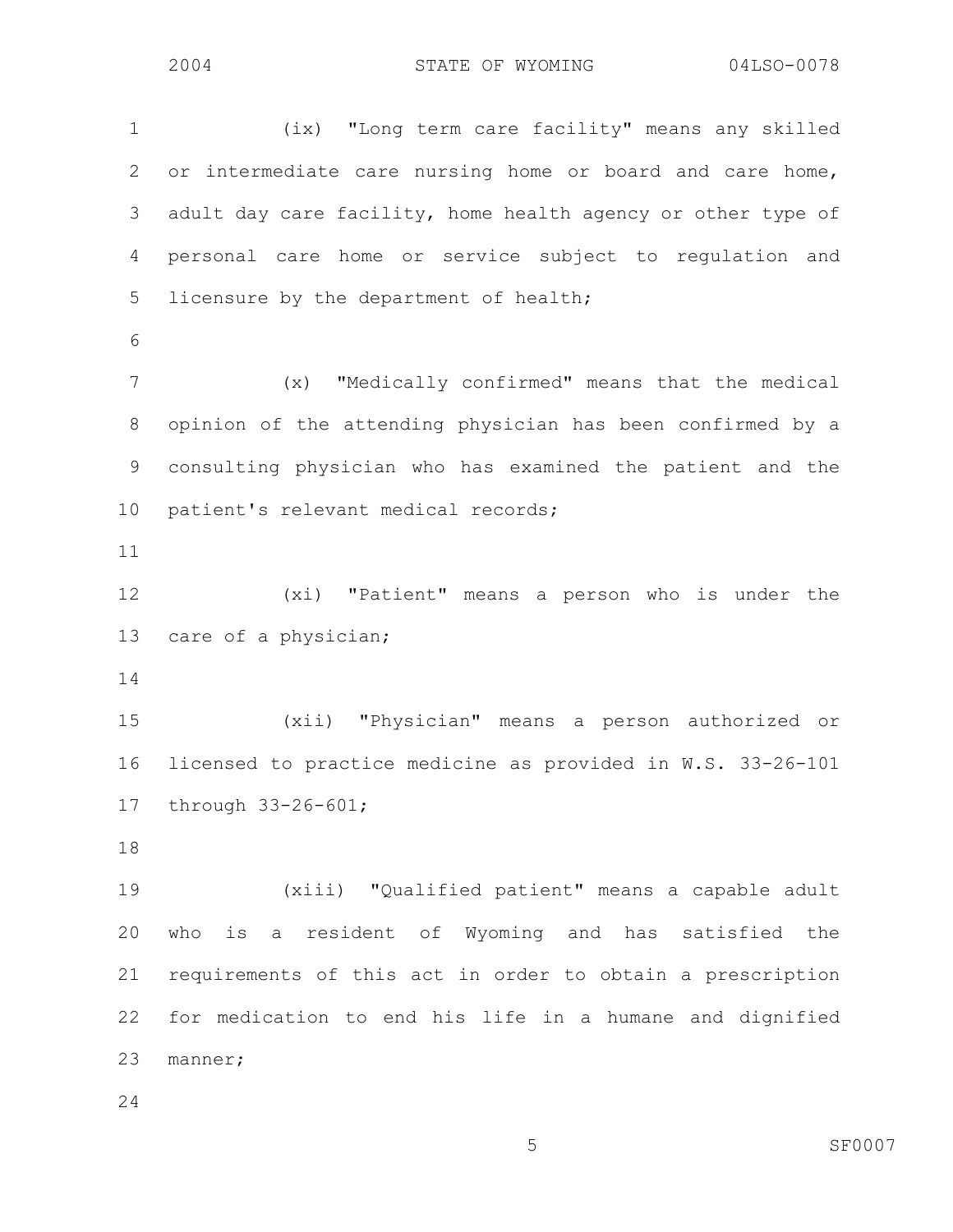6 SF0007 1 (xiv) "Resident" means a domiciled resident and 2 citizen of Wyoming for a period of not less than one (1) 3 year who has not claimed residency elsewhere for any purpose 4 within a one (1) year period immediately preceding the date 5 of a request for medication for the purpose of ending his 6 life in a humane and dignified manner in accordance with 7 this act; 8 9 (xv) "Terminal disease" means an incurable and 10 irreversible disease that has been medically confirmed and 11 will, within reasonable medical judgment, produce death 12 within six (6) months; 13 14 (xvi) "This act" means W.S. 35-29-101 through 15 35-29-118. 16 17 **35-29-103. Initiation of requests for medication;**  18 **number and form of requests; witnesses; limitations.**  19 20 (a) A capable adult who is a Wyoming resident, has 21 been determined by the attending physician and consulting 22 physician to be suffering from a terminal disease and has 23 voluntarily expressed his wish to die may request medication 24 for the purpose of ending his life in a humane and dignified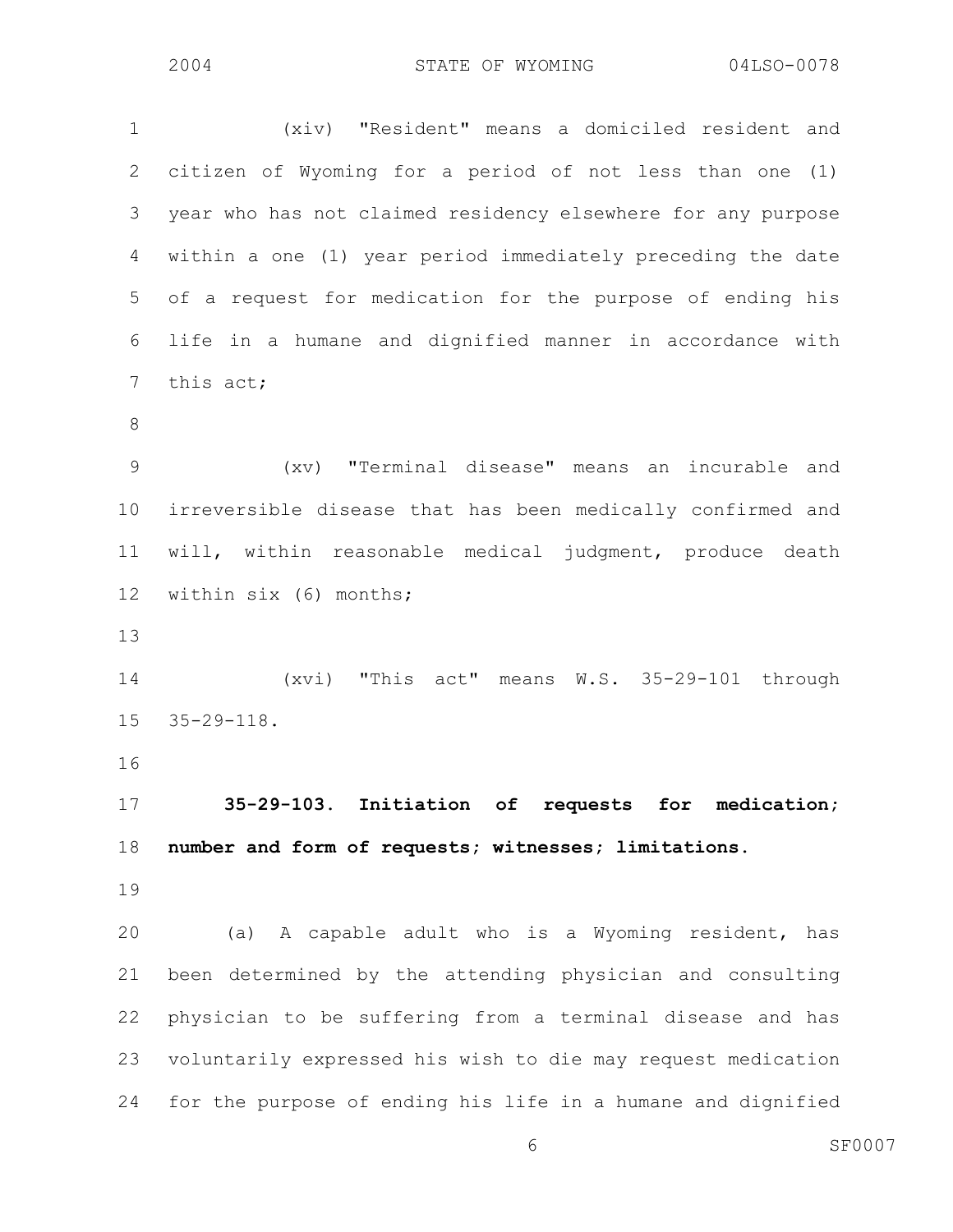1 manner in accordance with this act. Upon completion of all 2 steps required by this act, the patient shall be qualified 3 to receive the requested medication. 4 5 (b) In order to receive a prescription for medication 6 to end his life in a humane and dignified manner, a patient 7 shall make to his attending physician: 8 9 (i) An initial oral request; 10 11 (ii) A written request in substantially the form 12 described in W.S. 35-29-107, signed and dated by the patient 13 and witnessed by at least two (2) persons who, in the 14 presence of the patient, attest that to the best of their 15 knowledge and belief the patient is capable, is acting 16 voluntarily and is not being coerced to sign the request; 17 and 18 19 (iii) A second oral request made not less than 20 fifteen (15) days after making the initial oral request nor 21 less than forty-eight (48) hours after making the written 22 request.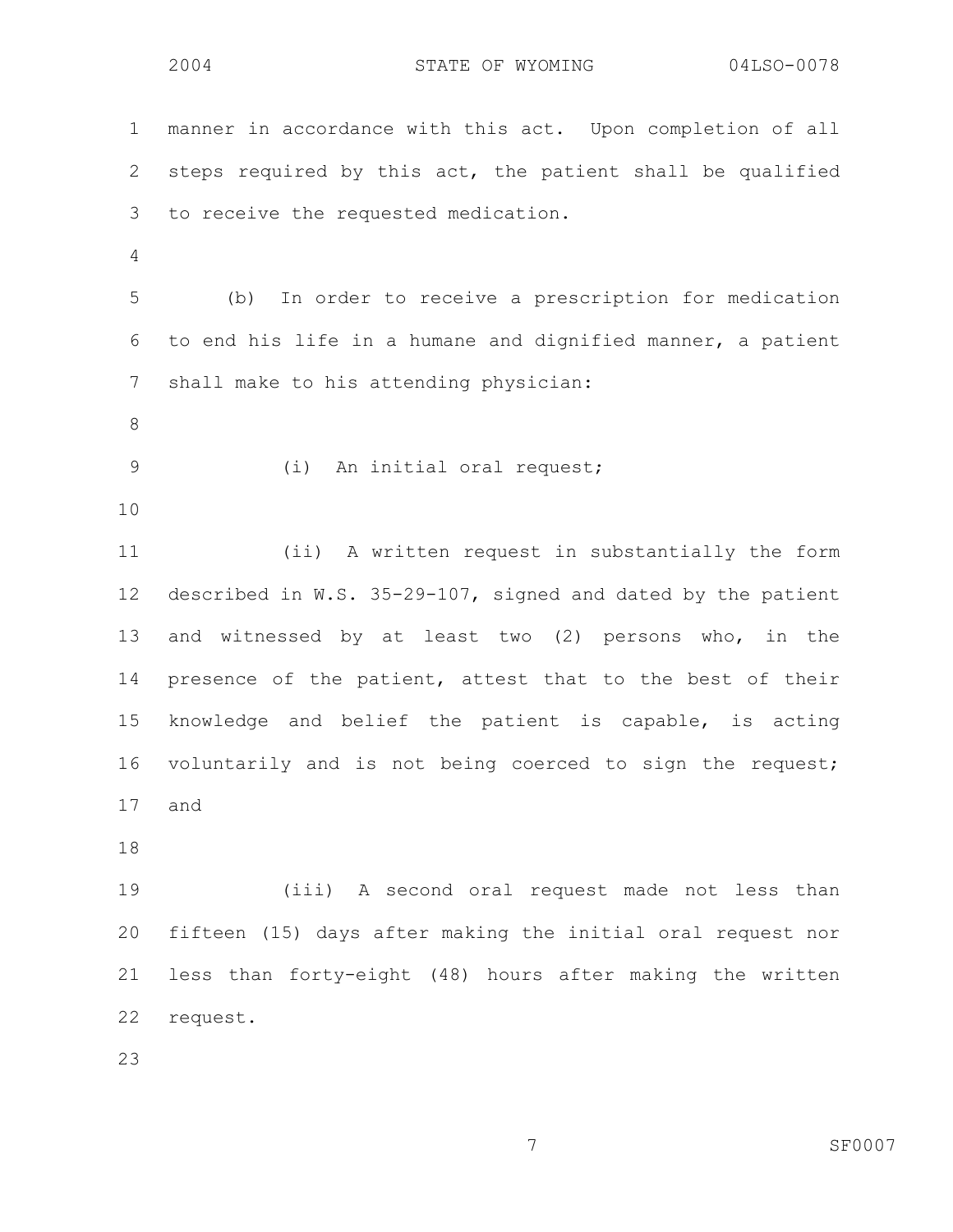| $\mathbf 1$ | (c) One (1) of the witnesses required by paragraph           |
|-------------|--------------------------------------------------------------|
| 2           | (b) (ii) of this section shall be a person who is not:       |
| 3           |                                                              |
| 4           | A relative of the patient by blood, marriage<br>(i)          |
| 5           | or adoption;                                                 |
| 6           |                                                              |
| 7           | (ii) A person who at the time the request is                 |
| $8\,$       | signed would be entitled to any portion of the estate of the |
| 9           | qualified patient upon death under any will or by operation  |
| 10          | of law; or                                                   |
| 11          |                                                              |
| 12          | (iii) Except as provided in subsection (e) of                |
| 13          | this section, an owner, operator or employee of a health     |
| 14          | care facility where the qualified patient is receiving       |
| 15          | medical treatment or is a resident.                          |
| 16          |                                                              |
| 17          | The patient's attending physician at the time the<br>(d)     |
| 18          | request is signed shall not be a witness.                    |
| 19          |                                                              |
| 20          | (e) If the patient resides in a long-term care               |
| 21          | facility at the time the written request is made, one (1) of |
| 22          | the witnesses shall be an individual designated by the       |
| 23          | facility and having the qualifications specified by rule of  |
| 24          | the department of health.                                    |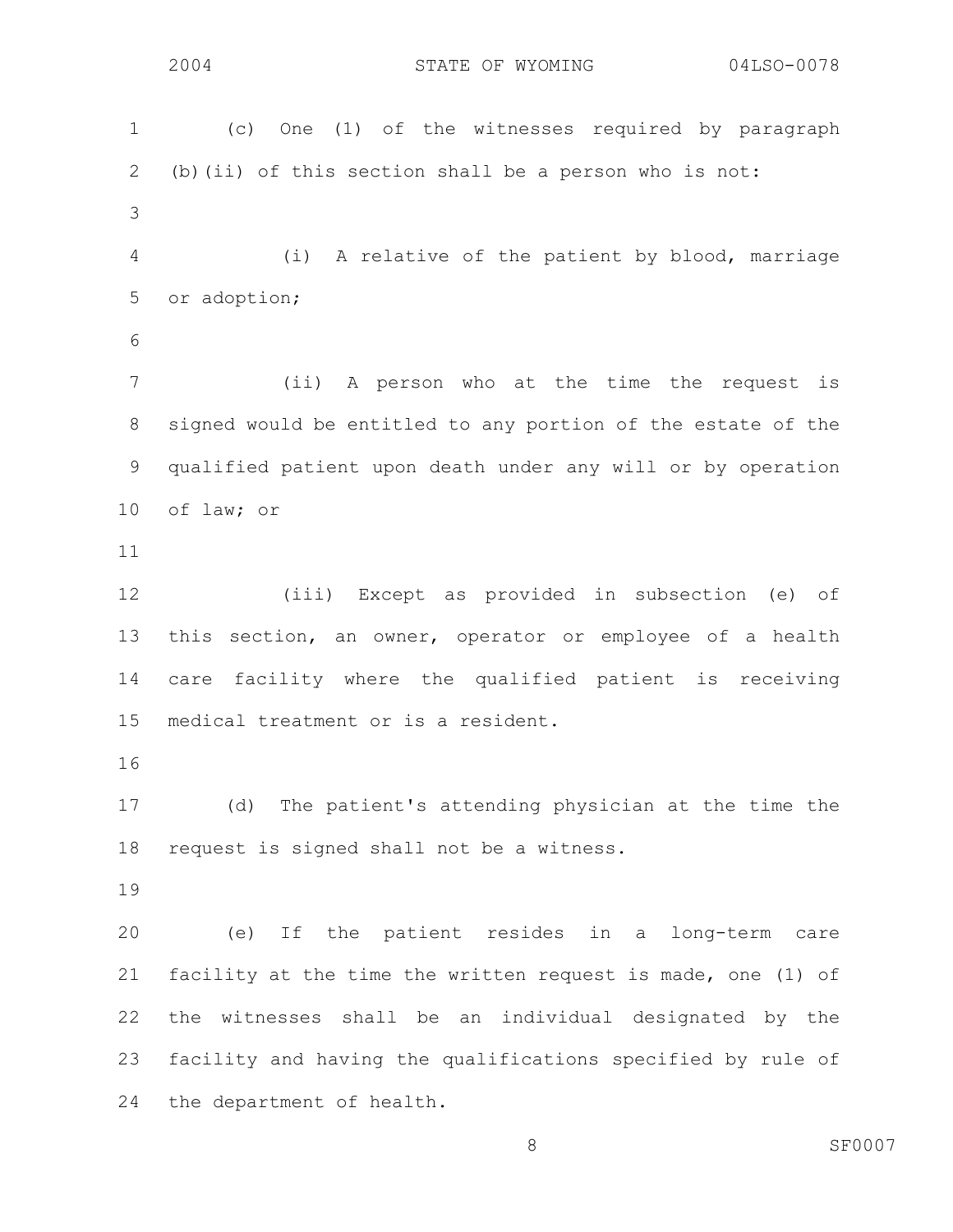1 2 **35-29-104. Attending physician; responsibilities.**  3 4 (a) The attending physician shall: 5 6 (i) Make the initial determination of whether a 7 patient has a terminal disease, is capable of making a 8 request for medication and has made the request voluntarily; 9 10 (ii) Request that the patient demonstrate Wyoming 11 residency; 12 13 (iii) Ensure the patient is making an informed 14 decision by informing the patient of: 15 16 (A) The medical diagnosis and prognosis; 17 18 (B) The potential risks associated with 19 taking the medication to be prescribed; 20 21 (C) The probable result of taking the 22 medication to be prescribed; and 23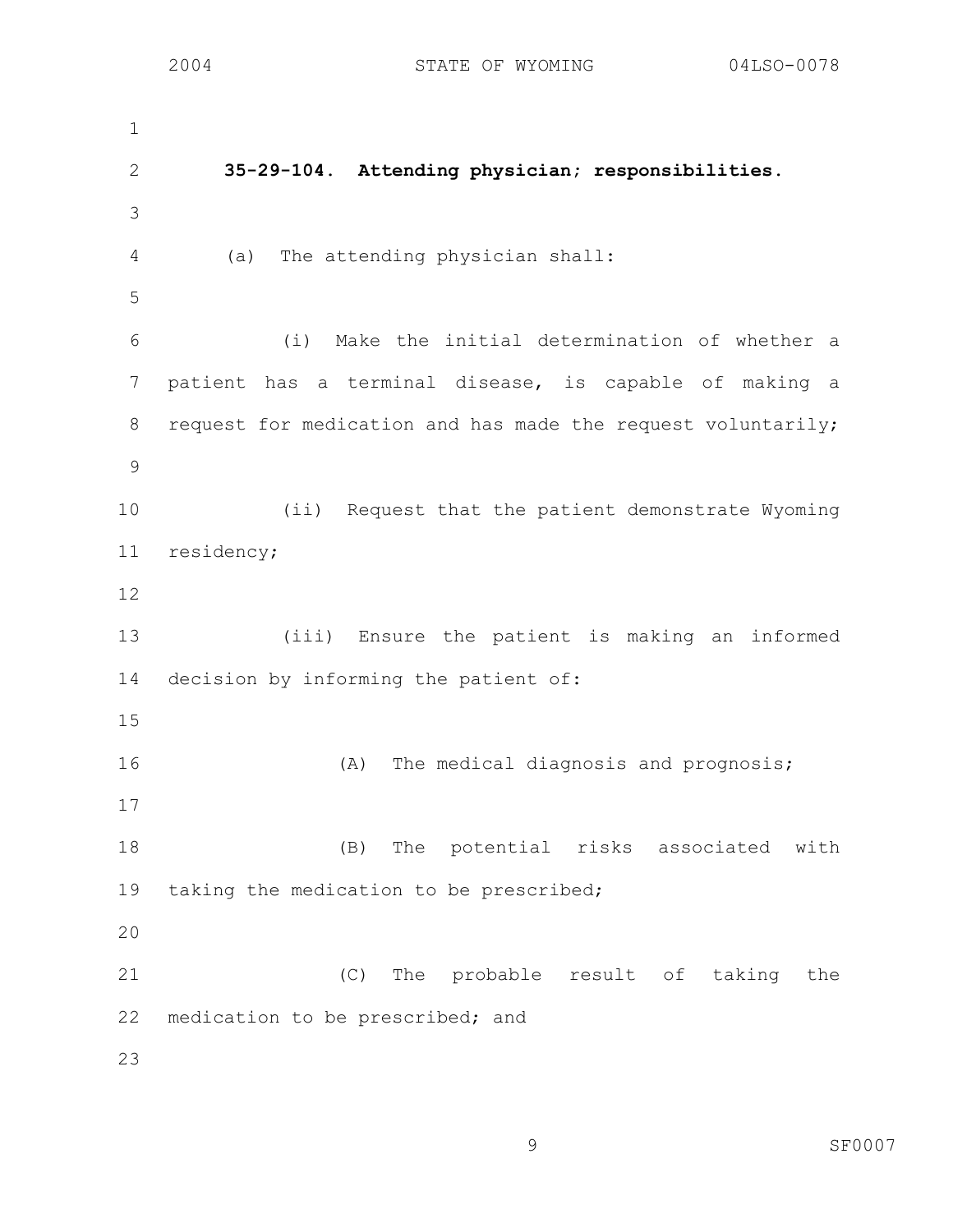2004 STATE OF WYOMING 04LSO-0078 1 (D) Any feasible alternatives, including 2 comfort care, hospice care and pain control. 3 4 (iv) Refer the patient to a consulting physician 5 for medical confirmation of the diagnosis and prognosis and 6 a determination that the patient is capable, is acting 7 voluntarily and has made an informed decision; 8 9 (v) Refer the patient for counseling if 10 appropriate pursuant to W.S. 35-29-106; 11 12 (vi) Recommend that the patient notify next of 13 kin, provided that a patient who declines or is unable to 14 notify next of kin shall not have his request denied for 15 that reason; 16 17 (vii) Counsel the patient about the importance of 18 having another person present when the patient takes the 19 medication prescribed and of not taking the medication in a 20 public place; 21 22 (viii) Inform the patient that he has an 23 opportunity to rescind the request at any time and in any 24 manner. At the time a qualified patient makes the second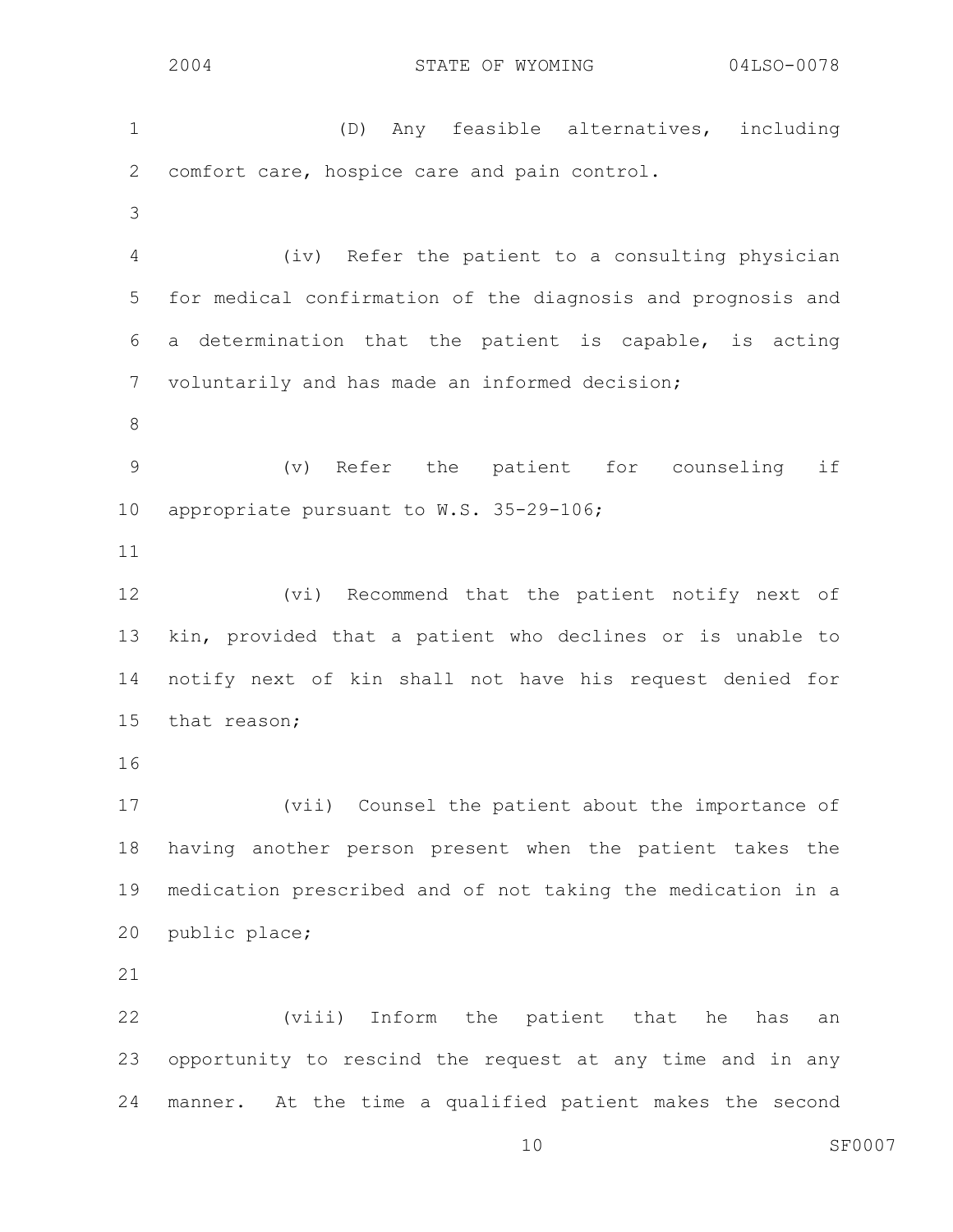1 oral request at the end of the fifteen (15) day waiting 2 period required by W.S. 35-29-109, the attending physician 3 shall offer the patient an opportunity to rescind the 4 request; 5 6 (ix) Verify immediately prior to writing the 7 prescription for medication that the patient is making an 8 informed decision; 9 10 (x) Fulfill the medical record documentation 11 requirements of this act or other applicable law; 12 13 (xi) Ensure that all appropriate steps are 14 carried out pursuant to this act prior to writing a 15 prescription for medication to enable a qualified patient to 16 end his life in a humane and dignified manner. 17 18 (b) In addition to other requirements, the attending 19 physician shall: 20 21 (i) Dispense medications directly, including 22 ancillary medications intended to facilitate the desired 23 effect to minimize the patient's discomfort, provided that 24 the attending physician has complied with applicable state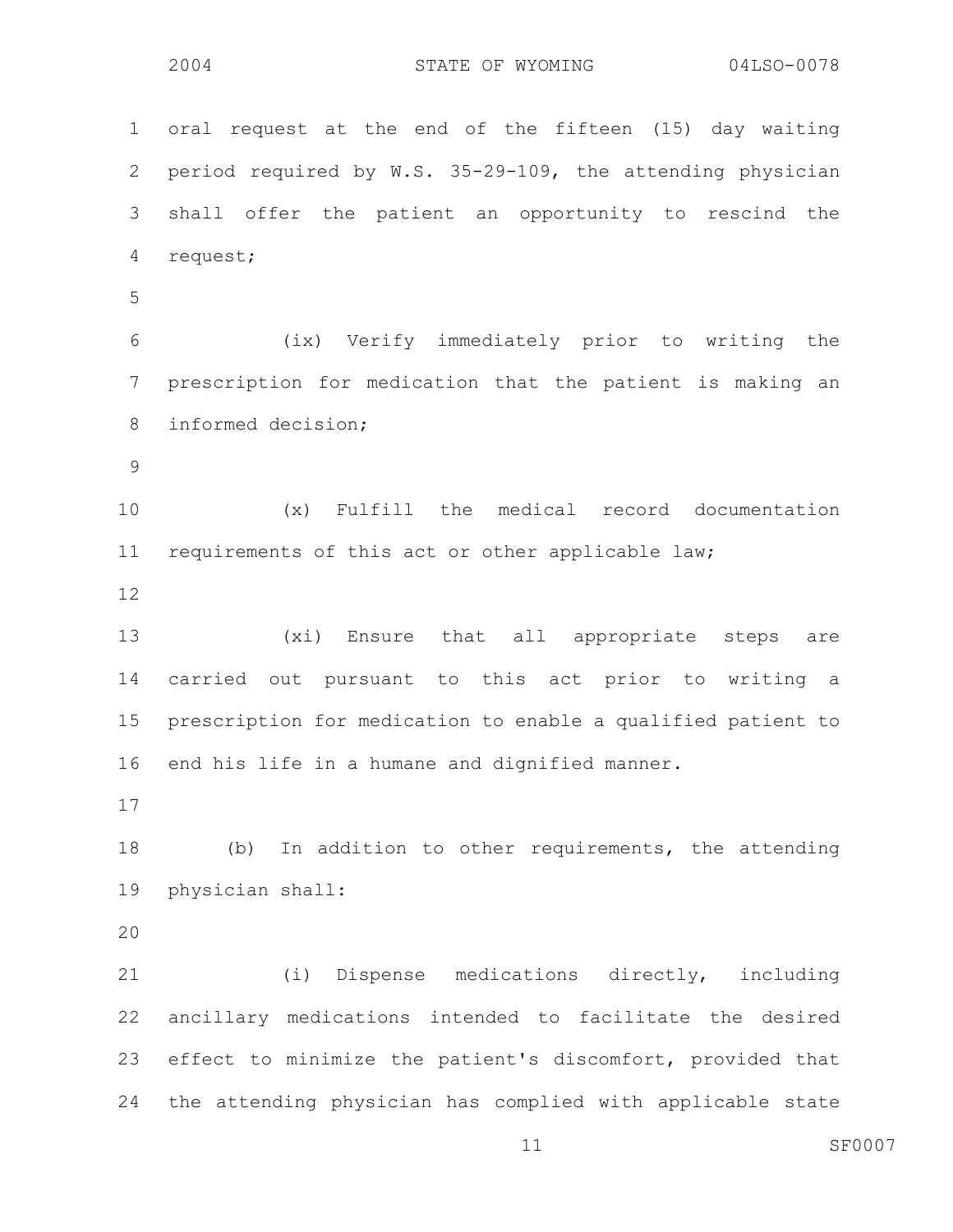1 and federal laws and rules regarding the dispensing of 2 medications; or 3 4 (ii) With the patient's written consent: 5 6 (A) Contact a pharmacist and inform the 7 pharmacist of the prescription; and 8 9 (B) Deliver the written prescription 10 personally or by mail to the pharmacist, who will dispense 11 the medications to either the patient, the attending 12 physician or an expressly identified agent of the patient. 13 14 (c) Notwithstanding any other provision of law, the 15 attending physician may sign the patient's death 16 certificate. 17 18 **35-29-105. Qualification; consulting physician**  19 **required; confirmation.**  20 21 (a) No person shall qualify under this act solely 22 because of age or disability. No person shall be qualified 23 for a prescription for medication to end his life in a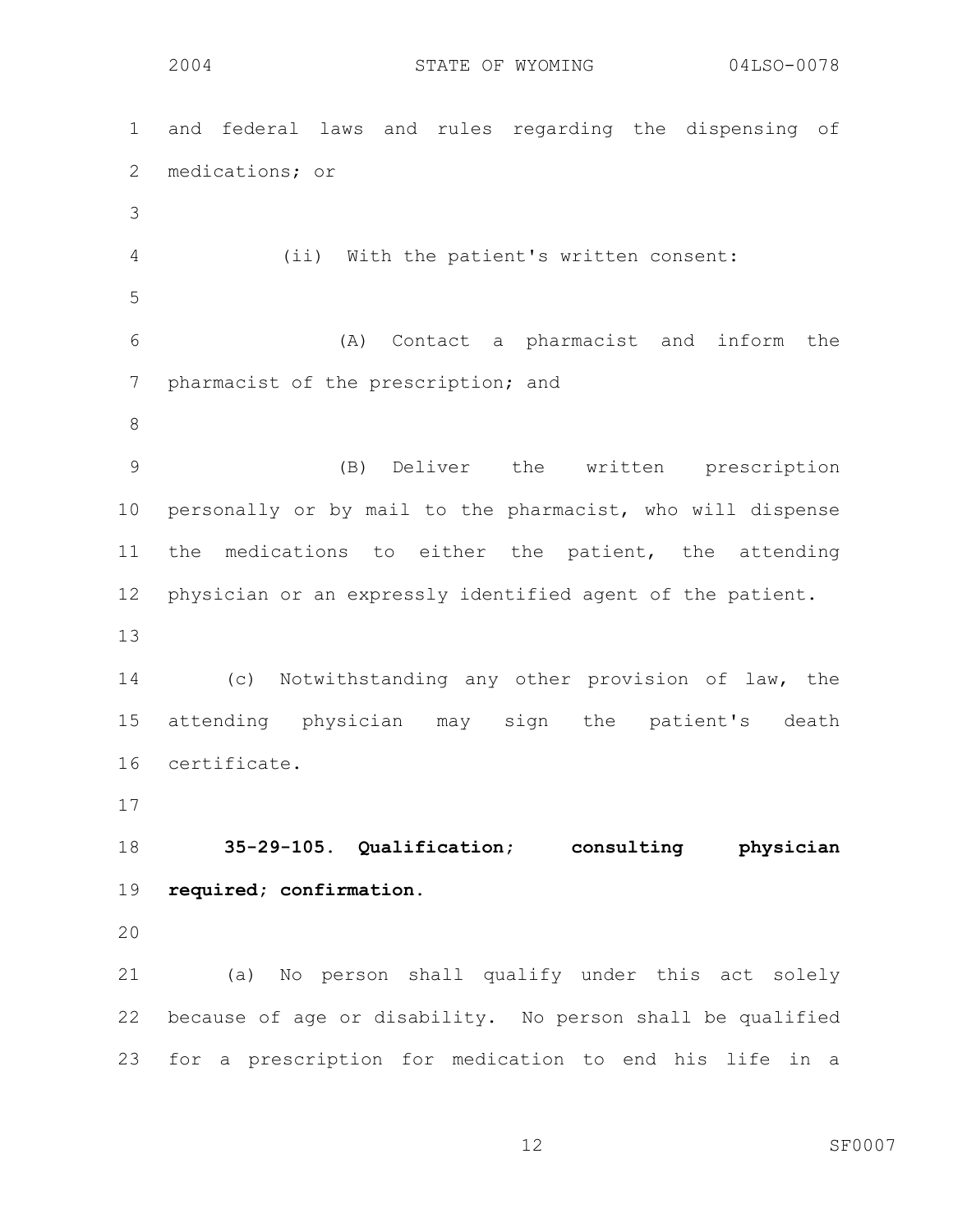1 humane and dignified manner under this act unless the person 2 has made an informed decision.

3

4 (b) Before a patient may be qualified under this act, 5 a consulting physician shall examine the patient and his 6 relevant medical records, confirm in writing the attending 7 physician's diagnosis and prognosis that the patient is 8 suffering from a terminal disease and verify in writing that 9 the patient is capable, is acting voluntarily and has made 10 an informed decision.

- 11
- 12 **35-29-106. Counseling referral.**
- 13

14 If in the opinion of the attending physician or the 15 consulting physician a patient may be suffering from a 16 psychiatric or psychological disorder or depression causing 17 impaired judgment, either physician shall refer the patient 18 for counseling. No medication to end a patient's life in a 19 humane and dignified manner shall be prescribed until the 20 person performing the counseling determines that the patient 21 is not suffering from a psychiatric or psychological 22 disorder or depression causing impaired judgment.

23

24 **35-29-107. Form of the request.**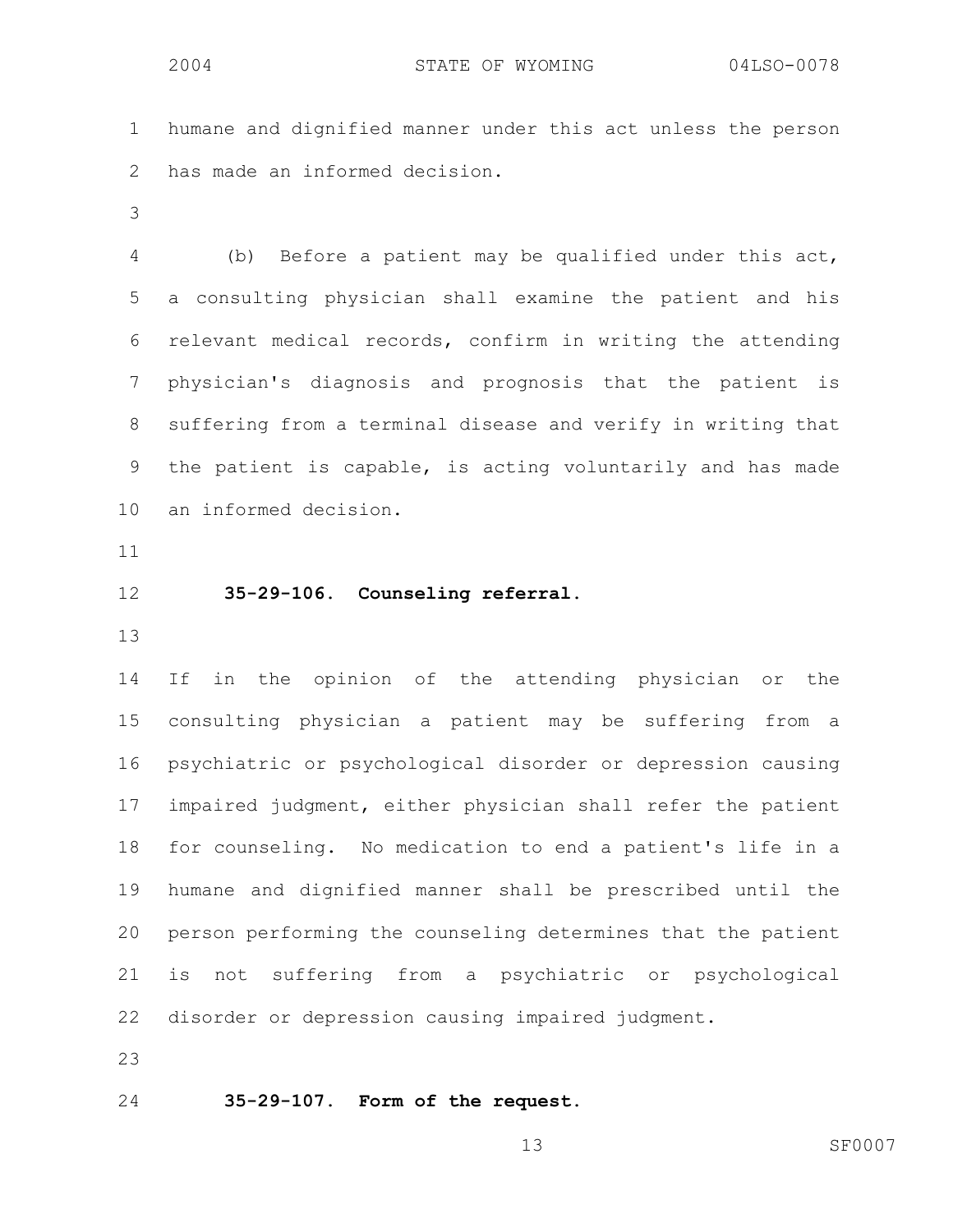| $\mathbf 1$     |                                                             |
|-----------------|-------------------------------------------------------------|
| $\mathbf{2}$    | (a) A request for a medication made pursuant to this        |
| 3               | act shall be in substantially the following form:           |
| 4               |                                                             |
| 5               | REQUEST FOR MEDICATION TO END MY LIFE IN A                  |
| 6               | HUMANE AND DIGNIFIED MANNER                                 |
| 7               |                                                             |
| 8               | I, , am an adult of sound mind.                             |
| $\mathcal{G}$   | I am suffering from , which my attending physician          |
| 10 <sub>o</sub> | has determined is a terminal disease and which has been     |
| 11              | medically confirmed by a consulting physician.              |
| 12              | I have been fully informed of my diagnosis, prognosis,      |
| 13              | nature of medication to be prescribed and potential<br>the  |
| 14              | associated risks, the expected result and the feasible      |
| 15              | alternatives, including comfort care, hospice care and pain |
| 16              | control.                                                    |
| 17              | I request that my attending physician prescribe             |
| 18              | medication that will end my life in a humane and dignified  |
| 19              | manner.                                                     |
| 20              |                                                             |
| 21              | INITIAL ONE:                                                |
| 22              | I have informed my family of my decision and taken          |
| 23              | their opinions into consideration.                          |
|                 |                                                             |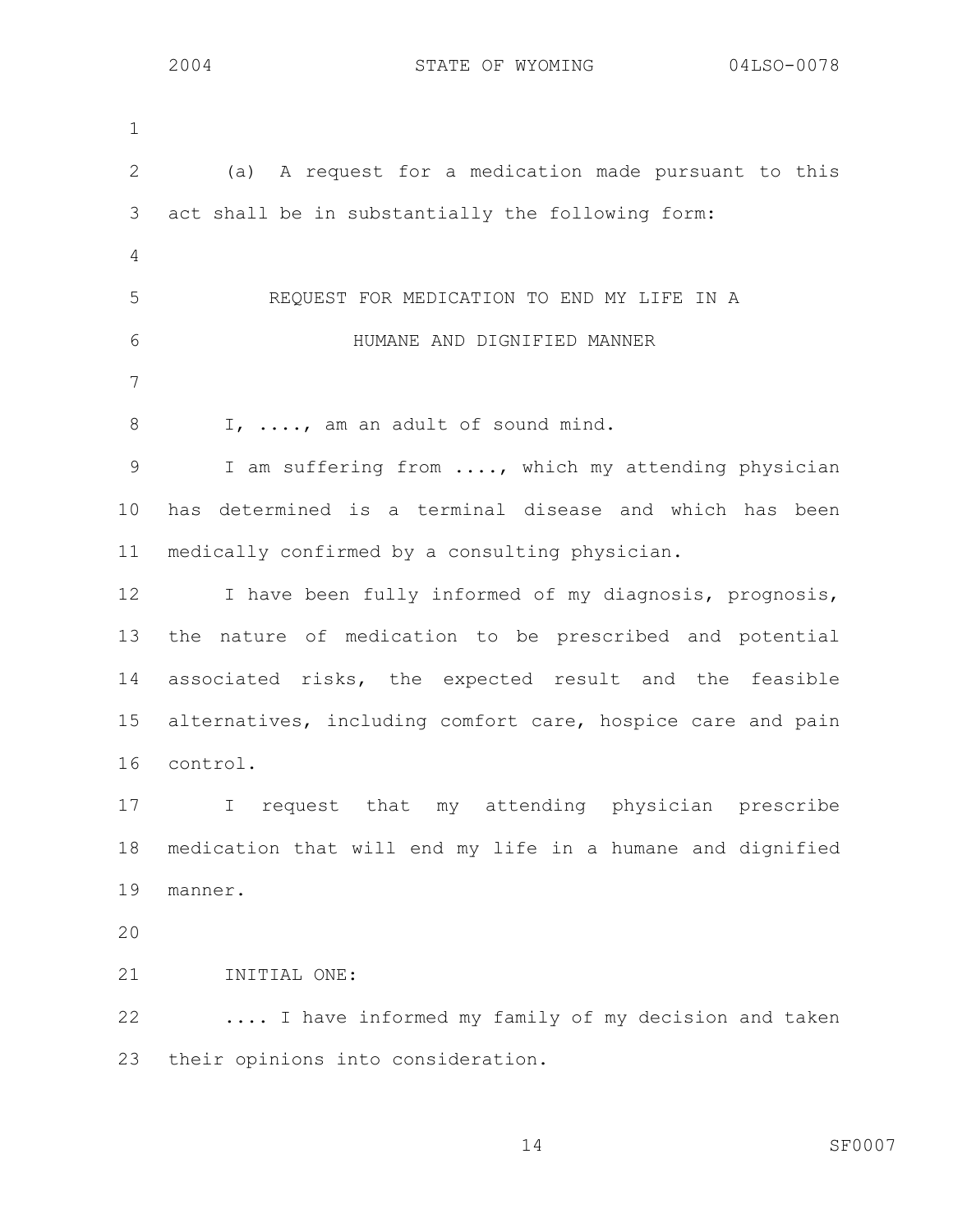| $\mathbf 1$     | I have decided not to inform my family of my                |
|-----------------|-------------------------------------------------------------|
| $\overline{2}$  | decision.                                                   |
| 3               | I have no family to inform of my decision.                  |
| 4               | I understand that I have the right to rescind this          |
| 5               | request at any time.                                        |
| 6               | I understand the full import of this request and I          |
| $7\phantom{.0}$ | expect to die when I take the medication to be prescribed.  |
| 8               | I further understand that although most deaths occur within |
| 9               | three (3) hours, my death may take longer and my physician  |
| 10              | has counseled me about this possibility.                    |
| 11              | make this request voluntarily and without<br>$\mathbb{I}$   |
| 12              | reservation, and I accept full moral responsibility for my  |
| 13              | actions.                                                    |
| 14              |                                                             |
| 15              | SIGNATURE: Sign and date the form here:                     |
| 16              |                                                             |
| 17              |                                                             |
| 18              | (date)<br>(sign your name)                                  |
| 19              |                                                             |
| 20              |                                                             |
| 21              | (address)<br>(print your name)                              |
| 22              |                                                             |
| 23              |                                                             |
| 24              | (city)<br>(state)                                           |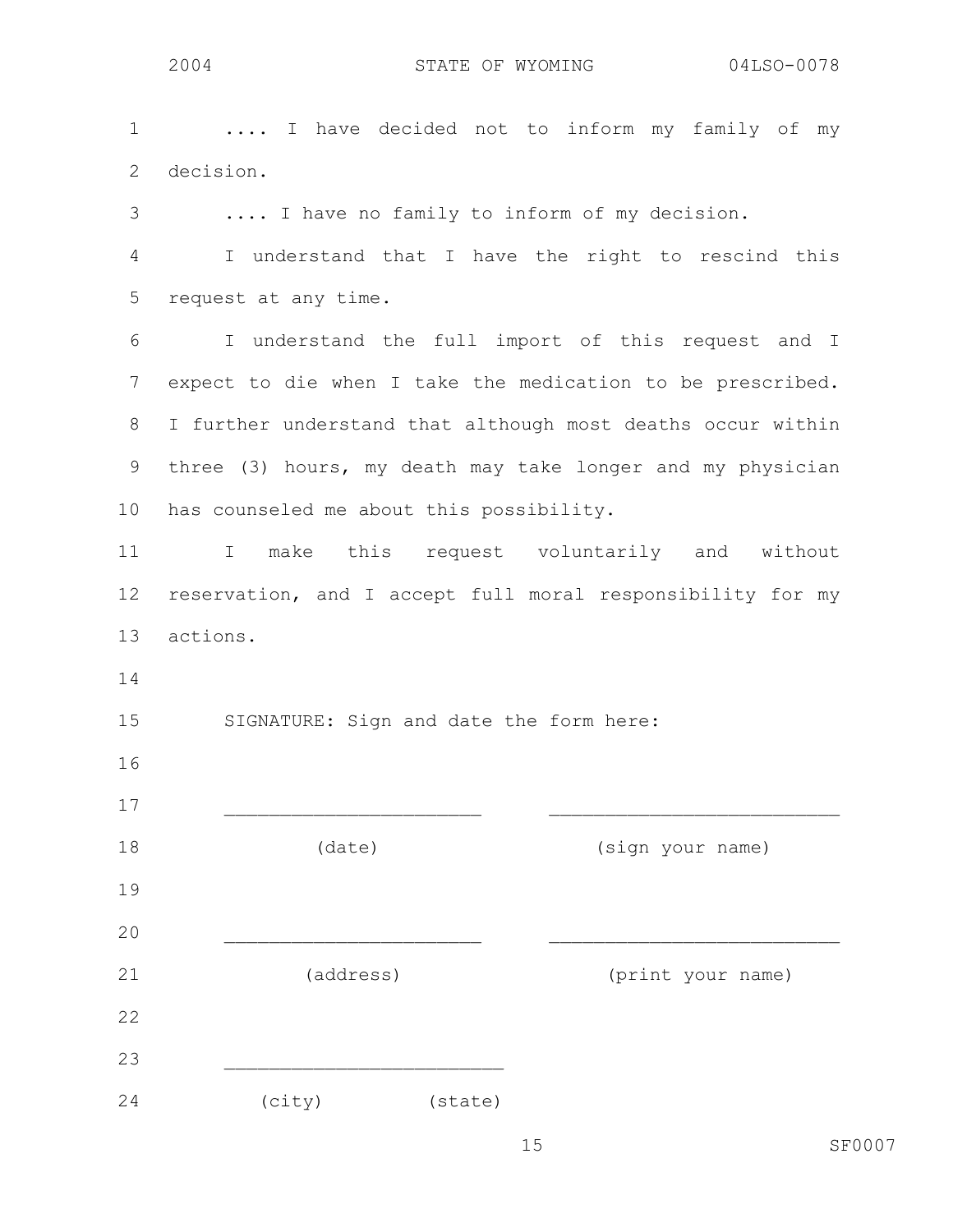1 2 DECLARATION OF WITNESSES 3 4 We declare that the person signing this request: 5 6 (a) Is personally known to us or has provided 7 proof of identity; 8 9 (b) Signed this request in our presence; 10 11 (c) Appears to be of sound mind and not under 12 duress, fraud or undue influence; 13 14 (d) Is not a patient for whom either of us is 15 attending physician. 16 17 First witness Second witness 18 19 \_\_\_\_\_\_\_\_\_\_\_\_\_\_\_\_\_\_\_\_\_\_\_ \_\_\_\_\_\_\_\_\_\_\_\_\_\_\_\_\_\_\_\_\_\_\_\_\_\_ 20 (print name) (print name) 21 22  $\blacksquare$ 23 (address) (address) 24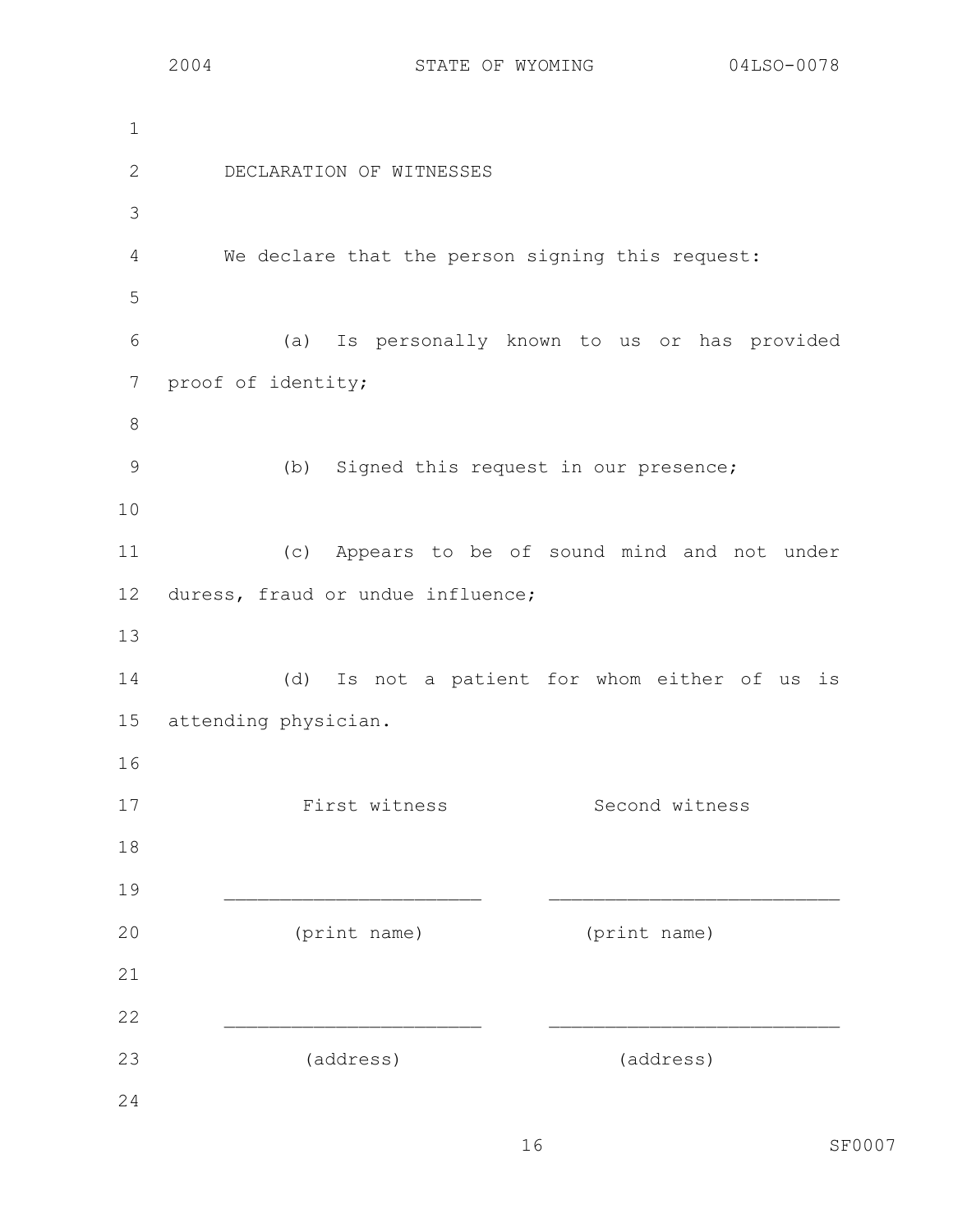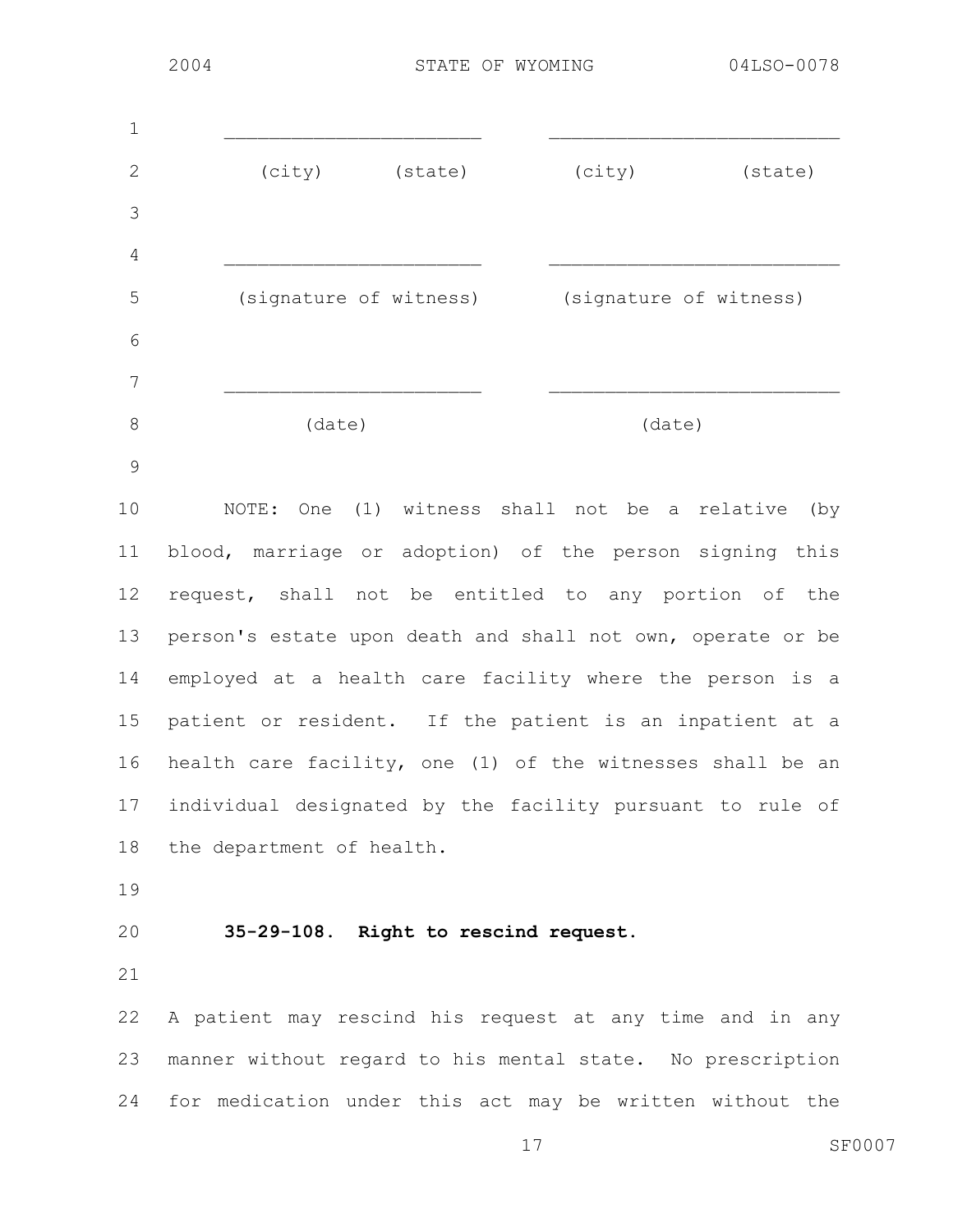1 attending physician offering the patient an opportunity to 2 rescind the request. 3 4 **35-29-109. Waiting periods.**  5 6 No less than fifteen (15) days shall elapse between the 7 patient's initial oral request and the writing of a 8 prescription. No less than forty-eight (48) hours shall 9 elapse between the patient's written request and the writing 10 of a prescription under this act. 11 12 **35-29-110. Residency requirement.**  13 14 (a) Only requests made by Wyoming residents pursuant 15 to this act shall be granted. For the purposes of this act, 16 factors demonstrating Wyoming residency shall include but 17 shall not be limited to: 18 19 (i) Possession of a valid Wyoming driver's 20 license; 21 22 (ii) Registration to vote in Wyoming; 23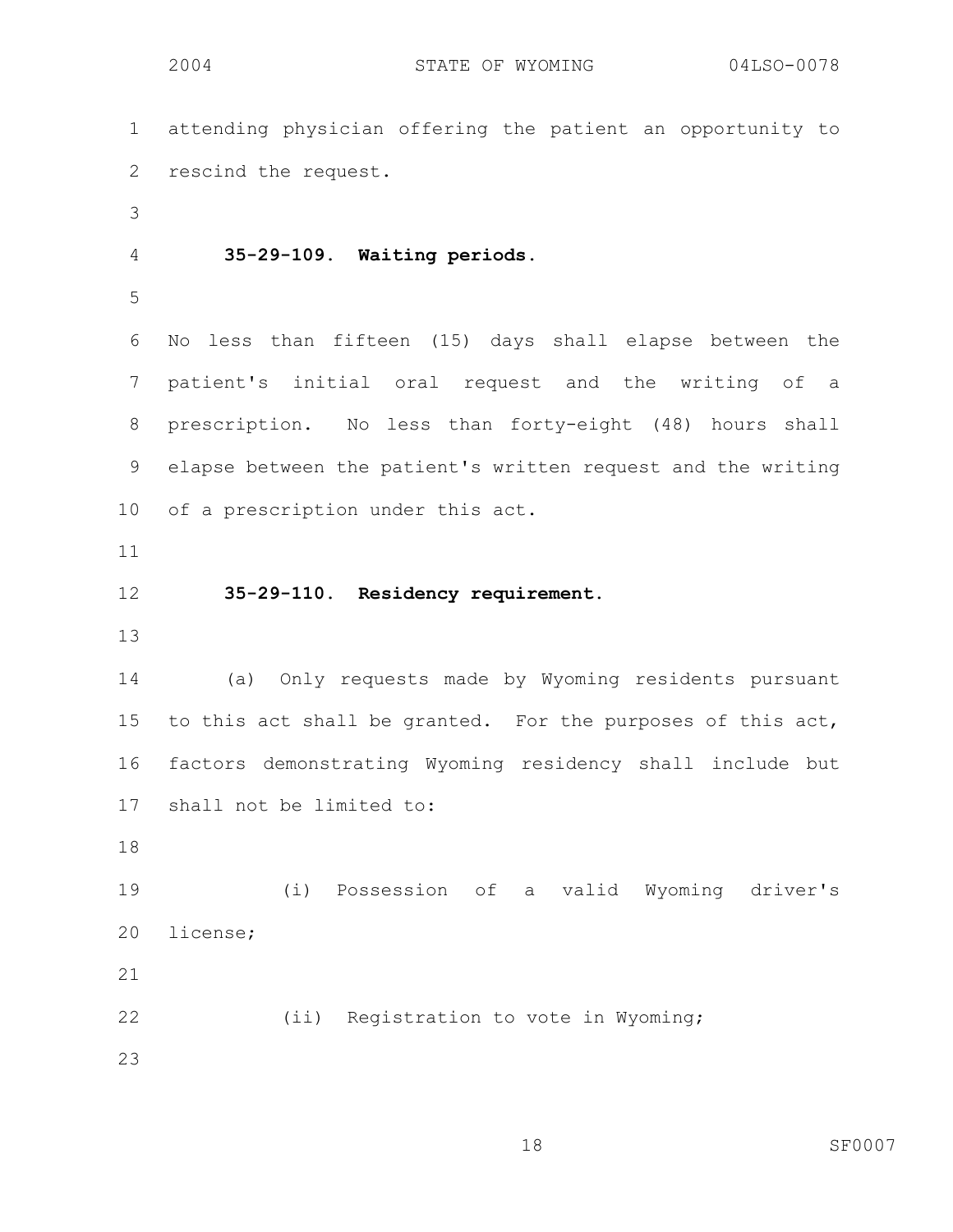1 (iii) Evidence that the person owns or leases 2 property in Wyoming; or 3 4 (iv) Possession of a valid Wyoming resident 5 hunting or fishing license. 6 7 **35-29-111. Medical record documentation requirements.**  8 9 (a) The following shall be documented and filed in the 10 patient's medical record: 11 12 (i) All oral requests by a patient for medication 13 to end his life in a humane and dignified manner; 14 15 (ii) All written requests by a patient for 16 medication to end his life in a humane and dignified manner; 17 18 (iii) The attending physician's diagnosis and 19 prognosis, determination that the patient is capable, is 20 acting voluntarily and has made an informed decision; 21 22 (iv) The consulting physician's confirmation of 23 the diagnosis and prognosis and verification that the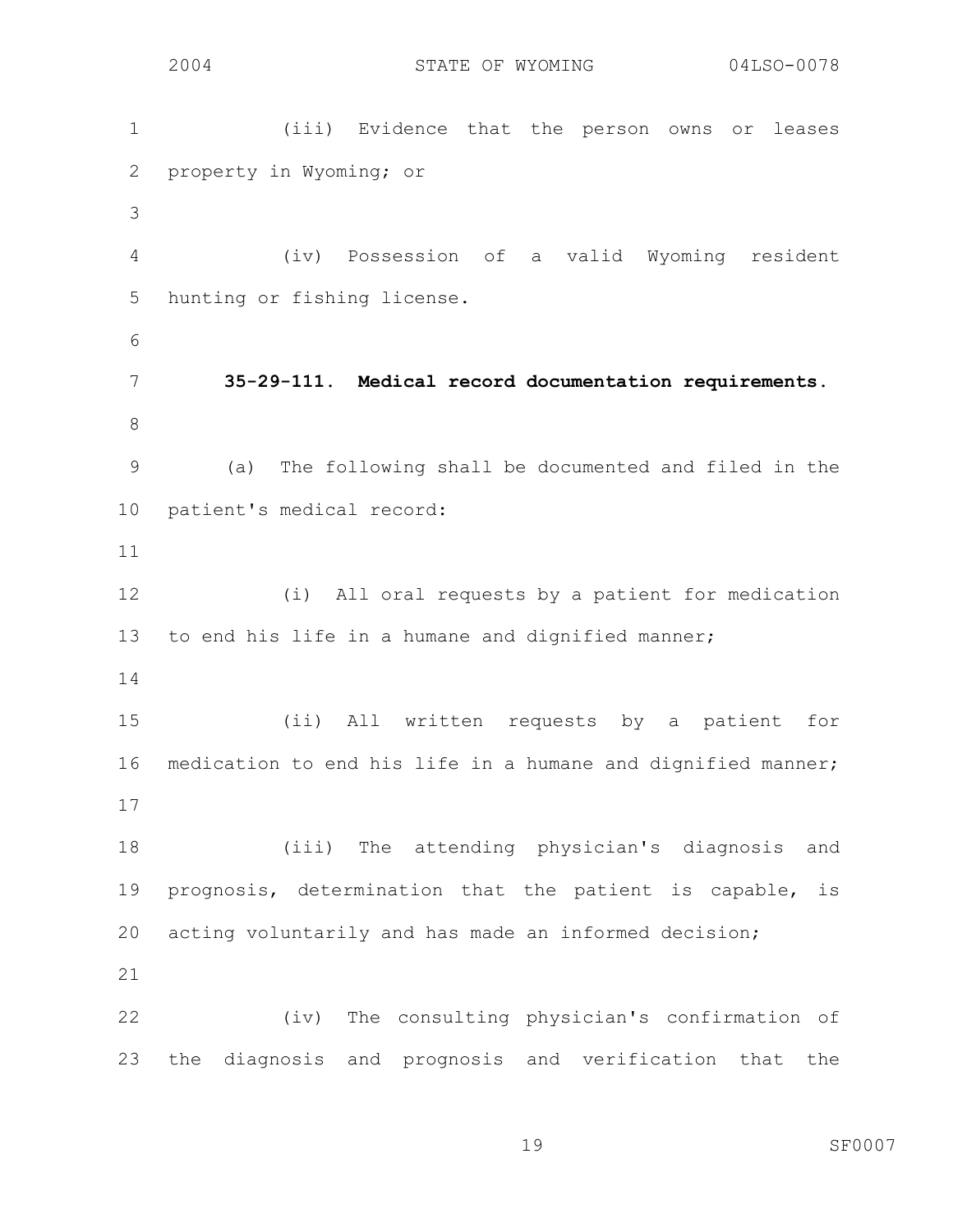```
2004 STATE OF WYOMING 04LSO-0078
1 patient is capable, is acting voluntarily and has made an 
2 informed decision; 
3 
4 (v) A report of the outcome and determinations 
5 made during counseling, if performed; 
6 
7 (vi) The attending physician's offer to the 
8 patient to rescind his request at the time of the patient's 
9 second oral request; and 
10 
11 (vii) A note by the attending physician 
12 indicating that all requirements of this act have been met 
13 and indicating the steps taken to carry out the request, 
14 including a notation of the medication prescribed. 
15 
16 35-29-112. Reporting requirements. 
17 
18 (a) The department shall require health care providers 
19 upon dispensing medication to file a copy of the dispensing 
20 record and the note required by W.S. 35-29-111(a)(vi) with 
21 the department. The department shall make rules to 
22 facilitate the collection of information regarding 
23 compliance with this act.
```
24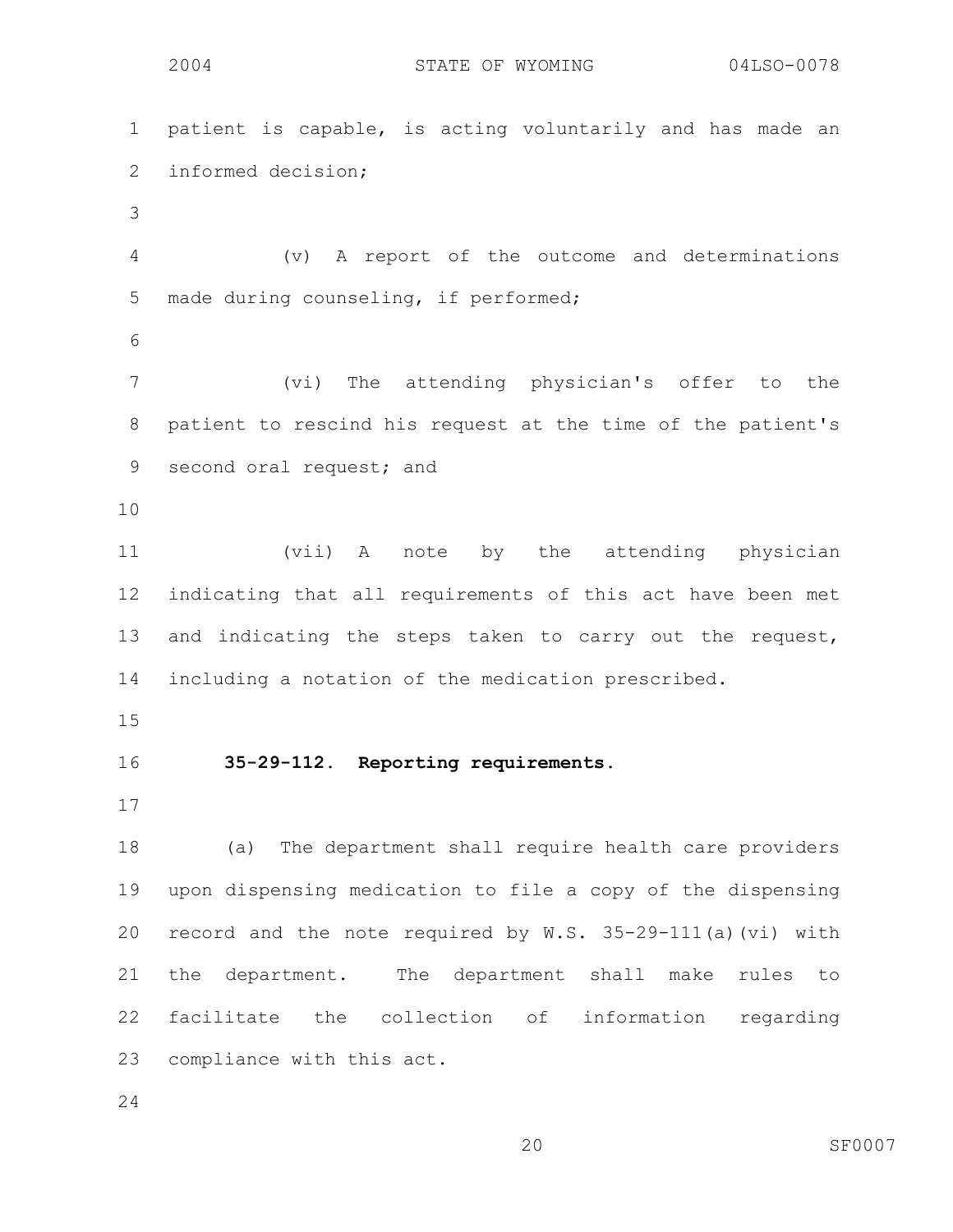1 (b) The department of health shall annually review a 2 sample of the records maintained pursuant to this act. 3 Except as otherwise provided by law, information collected 4 by the department shall not be a public record and shall not 5 be made available for inspection by the public. 6 7 (c) The department shall generate and make available 8 to the public an annual statistical report of information 9 collected pursuant to this section. 10 11 **35-29-113. Effect on construction of contracts, wills**  12 **and other agreements.**  13 14 (a) No provision in a contract, will or other 15 agreement, whether written or oral, which affects whether a 16 person may make or rescind a request for medication to end 17 his life in a humane and dignified manner pursuant to this 18 act shall be valid. 19 20 (b) No obligation owing under any currently existing 21 contract or other agreement shall be conditioned or affected 22 by the making or rescinding of a request by a person for 23 medication to end his life in a humane and dignified manner

24 pursuant to this act.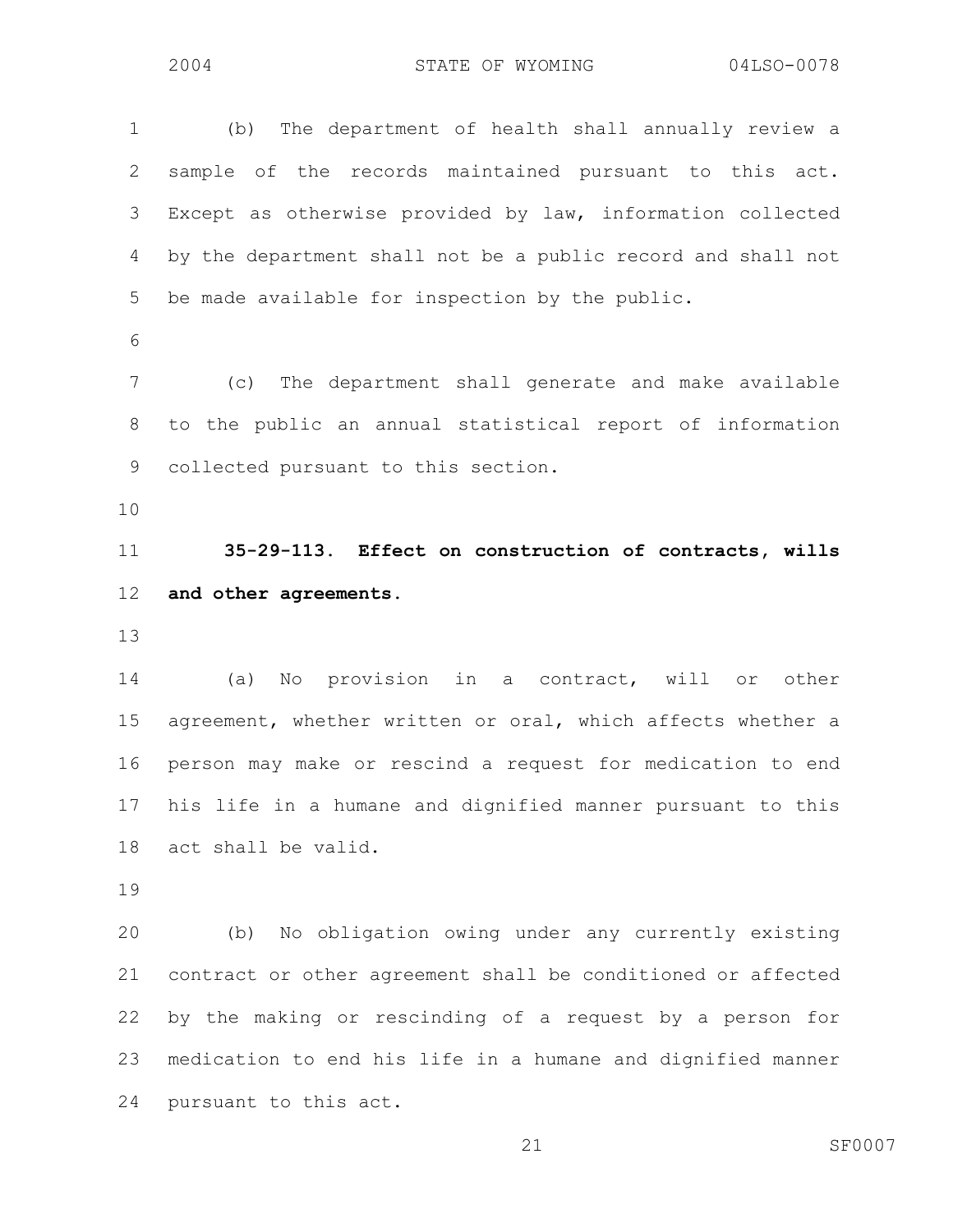1

### 2 **35-29-114. Insurance or annuity policies.**

3

4 The sale, procurement or issuance of any life, health or 5 accident insurance or annuity policy or the rate charged for 6 any policy shall not be conditioned upon or affected by the 7 making or rescinding of a request by a person for medication 8 to end his life in a humane and dignified manner pursuant to 9 this act. A qualified patient's act of ingesting medication 10 to end his life in a humane and dignified manner pursuant to 11 this act shall have no effect upon a life, health or 12 accident insurance or annuity policy.

13

#### 14 **35-29-115. Construction of act.**

15

16 (a) Nothing in this act shall be construed to 17 authorize a physician or any other person to end a patient's 18 life by lethal injection, mercy killing or active 19 euthanasia. Actions taken pursuant to this act shall not 20 for any purpose constitute suicide, assisted suicide, mercy 21 killing or homicide under the laws of this state.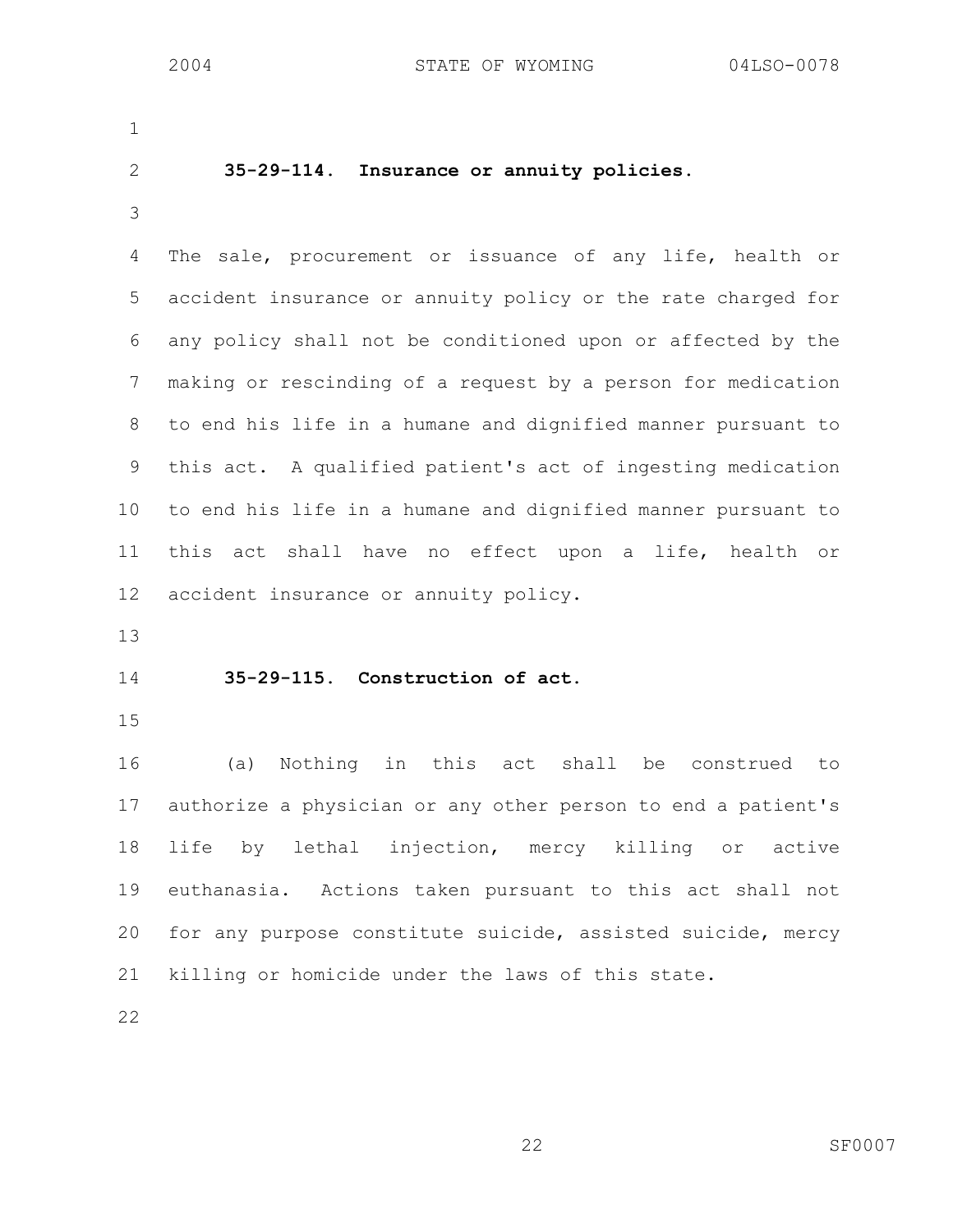1 (b) Nothing in this act shall be construed to allow 2 for a lower standard of care for patients in the community 3 where the patient is treated or a similar community. 4 5 **35-29-116. Immunities; basis for prohibiting health**  6 **care provider from participation; notification; permissible**  7 **sanctions.**  8 9 (a) As used in this section: 10 11 (i) "Notify" means to make a separate statement 12 in writing to a health care provider specifically informing 13 the health care provider prior to the provider's 14 participation in this act of the prohibiting health care 15 provider's policies about participation in activities 16 covered by this act; 17 18 (ii) "Participation in this act" means the 19 performance of the duties of an attending physician pursuant 20 to W.S. 35-29-104, the consulting physician function 21 pursuant to W.S. 35-29-105 or the counseling function 22 pursuant to W.S. 35-29-106. "Participation in this act" 23 shall not include: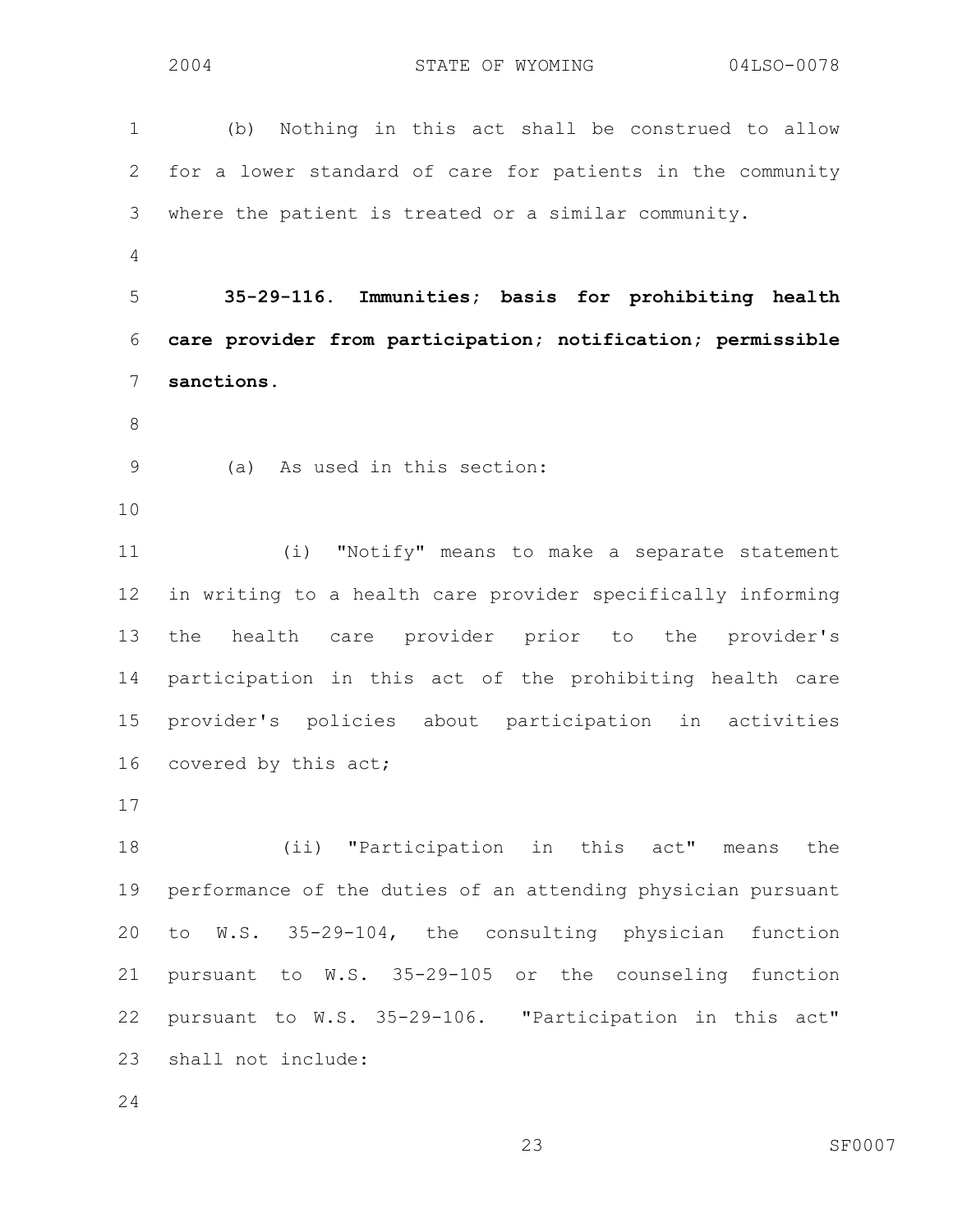1 (A) Making an initial determination that a 2 patient has a terminal disease and informing the patient of 3 the medical prognosis; 4 5 (B) Providing information about the Wyoming 6 Death with Dignity Act to a patient upon the request of the 7 patient; 8 9 (C) Providing a patient, upon the request of 10 the patient, with a referral to another physician; or 11 12 (D) Contracting with a patient as his 13 attending physician, consulting physician or counselor when 14 acting outside of the course and scope of the contractor's 15 capacity as an employee or independent contractor of a 16 prohibiting health care provider. 17 18 (b) Except as provided in W.S. 35-29-117: 19 20 (i) No person shall be subject to civil or 21 criminal liability or professional disciplinary action for 22 participation in this act in good faith. This includes 23 being present when a qualified patient takes the prescribed 24 medication to end his life in a humane and dignified manner;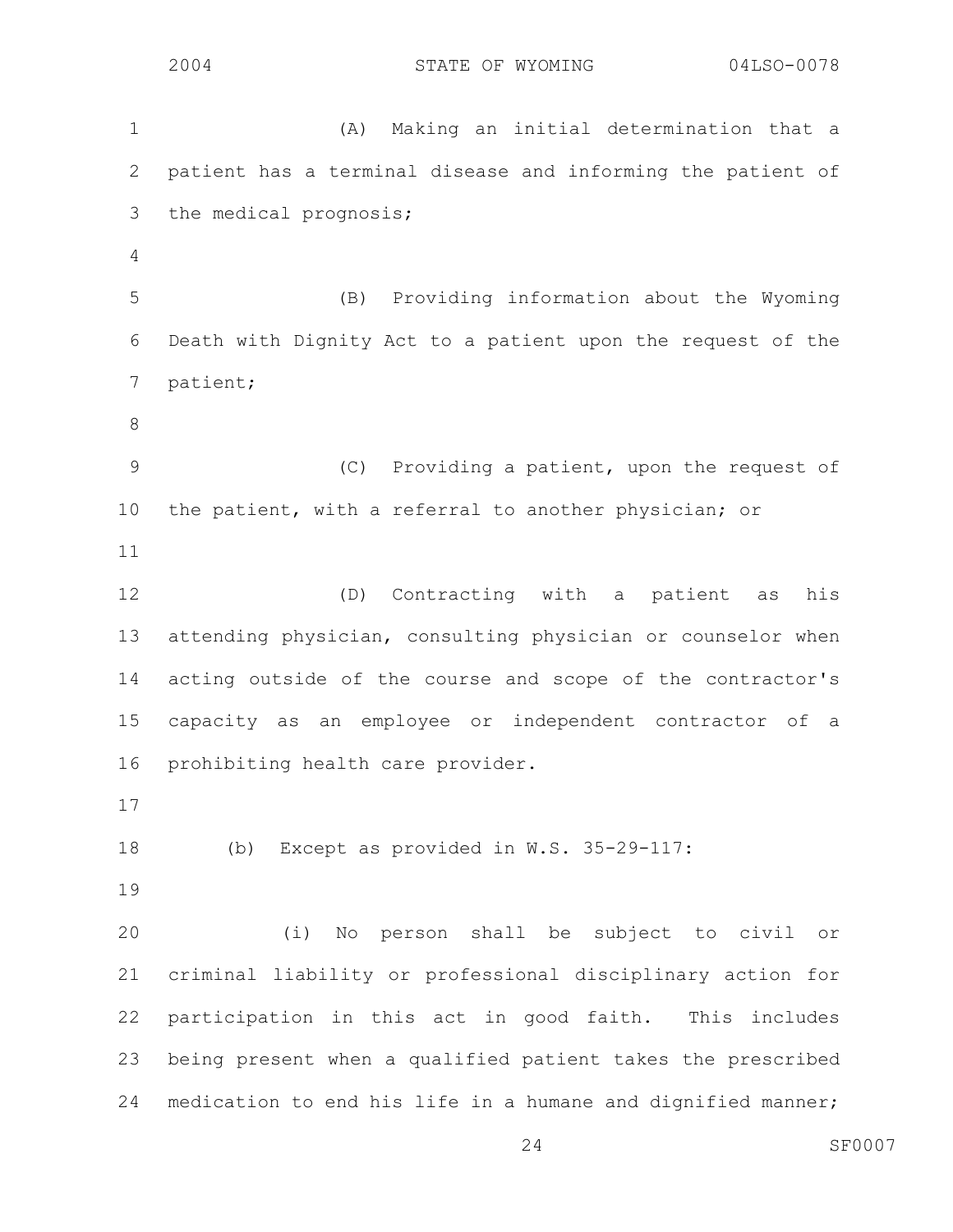1

2 (ii) No professional organization or association 3 or health care provider may subject a person to censure, 4 discipline, suspension, loss of license, loss of privileges, 5 loss of membership or other penalty for participating or 6 refusing to participate in this act in good faith;

7

8 (iii) No request by a patient for, or provision 9 by an attending physician of, medication in good faith 10 pursuant to this act shall constitute neglect for any 11 purpose of law or provide the sole basis for the appointment 12 of a guardian or conservator;

13

14 (iv) No health care provider shall be under any 15 duty, whether by contract, by statute or by any other legal 16 requirement to participate in the provision to a qualified 17 patient of medication to end his life in a humane and 18 dignified manner. If a health care provider is unable or 19 unwilling to carry out a patient's request under this act, 20 and the patient transfers his care to a new health care 21 provider, the prior health care provider shall transfer upon 22 request of the patient a copy of the patient's relevant 23 medical records to the new health care provider.

24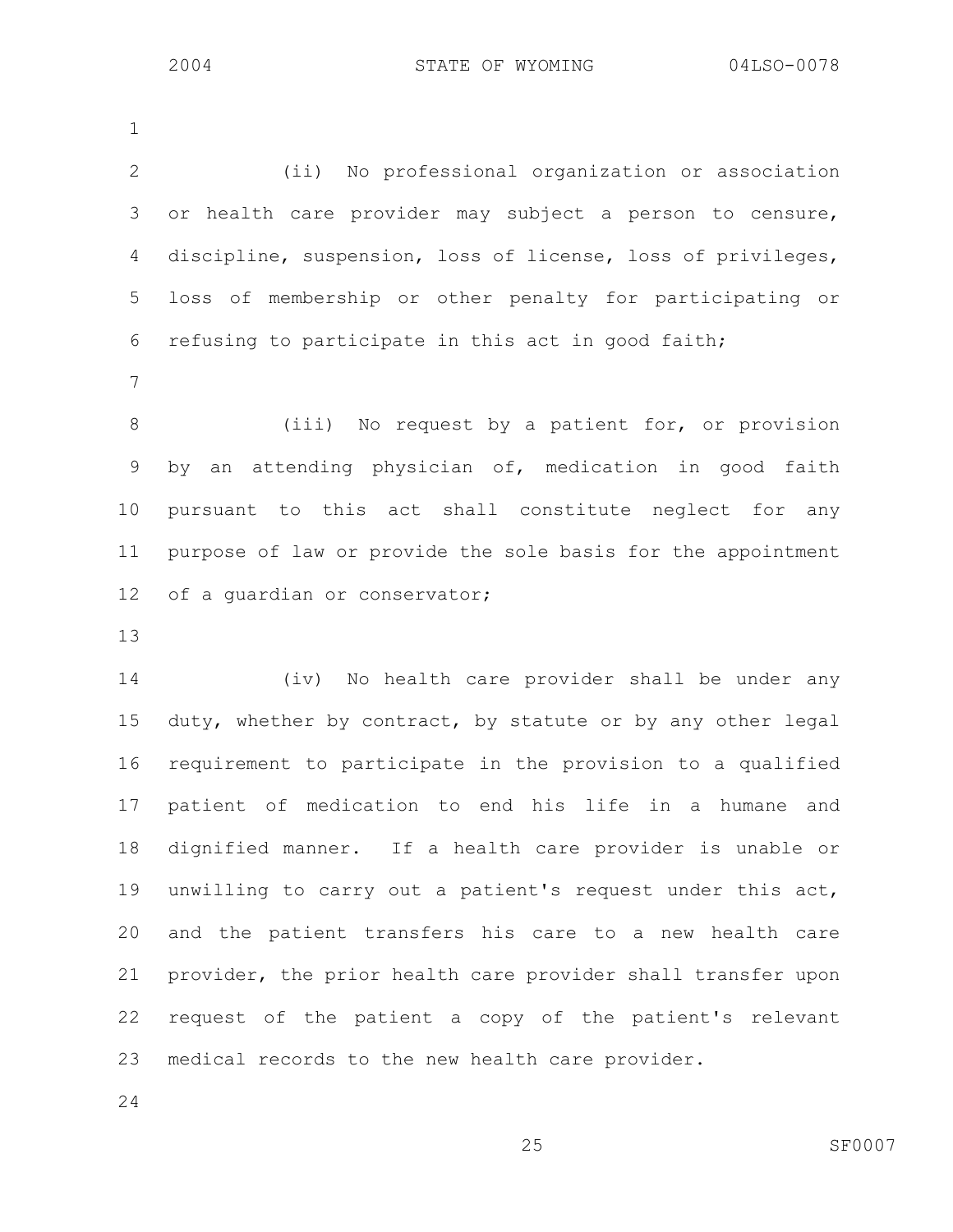1 (c) Notwithstanding any other provision of law, a 2 health care provider may prohibit another health care 3 provider from participation in this act on the premises of 4 the prohibiting provider if the prohibiting provider has 5 notified the health care provider of the prohibiting 6 provider's policy. Nothing in this paragraph prevents a 7 health care provider from providing health care services to 8 a patient that do not constitute participation in this act. 9

10 (d) Notwithstanding the provisions of paragraphs 11 (b)(i) through (iv) of this section, if the prohibiting 12 health care provider has notified the participating provider 13 prior to participation in this act that it prohibits 14 participation, the prohibiting health care provider may 15 subject the participating health care provider to:

16

17 (i) Loss of privileges, loss of membership or 18 other sanction provided pursuant to the medical staff 19 bylaws, policies and procedures of the prohibiting health 20 care provider if the participating provider is a member of 21 the prohibiting provider's medical staff and participates in 22 this act while on the health care facility premises of the 23 prohibiting health care provider, excluding the private 24 medical office of a physician or other health care provider;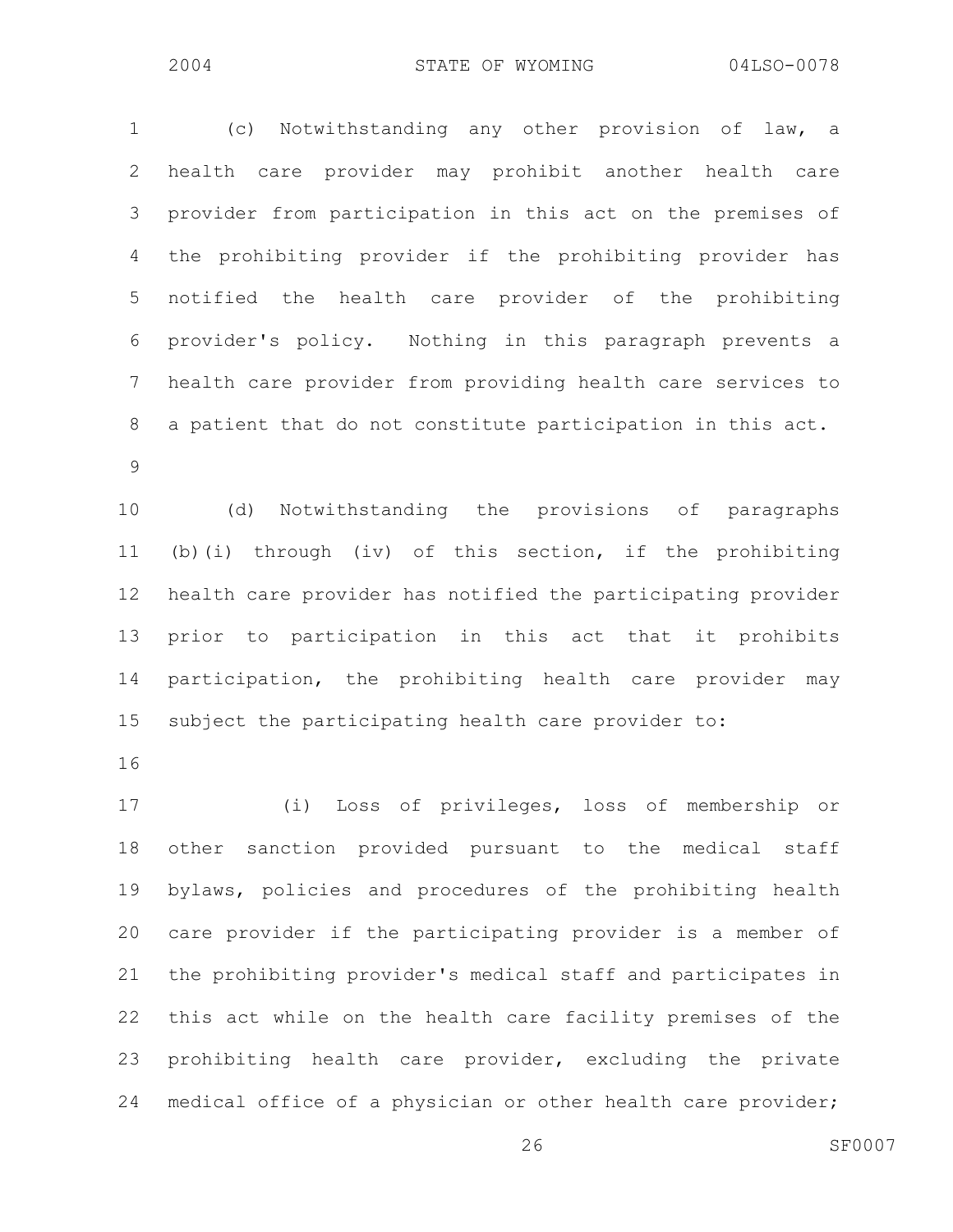1

2 (ii) Termination of lease or other property 3 contract or other nonmonetary remedies provided by lease 4 contract, not including loss or restriction of medical staff 5 privileges or exclusion from a provider panel, if the 6 participating provider participates in this act while on the 7 premises of the prohibiting health care provider or on 8 property that is owned by or under the direct control of the 9 prohibiting health care provider; or

10

11 (iii) Termination of contract or other 12 nonmonetary remedies provided by contract if the 13 participating provider participates in this act while acting 14 in the course and scope of the participating provider's 15 capacity as an employee or independent contractor of the 16 prohibiting health care provider. Nothing in this paragraph 17 shall be construed to prevent:

18

19 (A) A health care provider from 20 participating in this act while acting outside the course 21 and scope of the provider's capacity as an employee or 22 independent contractor of the prohibiting provider; or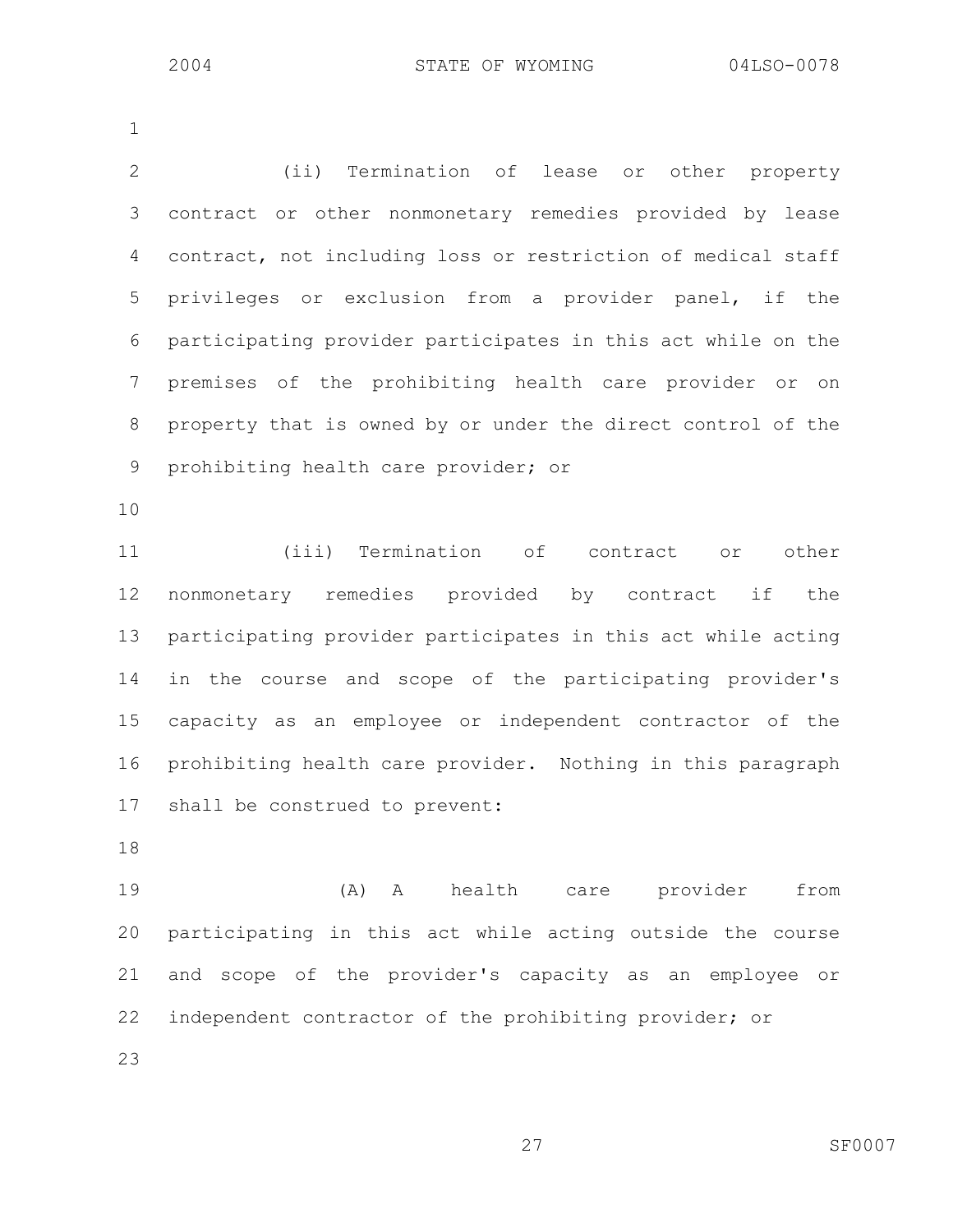1 (B) A patient from contracting with his 2 health care provider to act outside the course and scope of 3 the provider's capacity as an employee or independent 4 contractor of the prohibiting health care provider.

5

6 (e) A prohibiting health care provider that imposes 7 sanctions specified in this section shall follow all due 8 process and other procedures the prohibiting health care 9 provider may have that are related to the imposition of 10 sanctions on another health care provider. Nothing in this 11 section shall be construed to limit the ability of a 12 participating provider from seeking redress in the courts.

13

### 14 **35-29-117. Offenses; penalties.**

15

16 (a) A person who without authorization of the patient 17 willfully alters or forges a request for medication or 18 conceals or destroys a reinstatement or rescission of a 19 request for medication with the intent or effect of causing 20 the patient's death or with the intent and effect of causing 21 a withholding or withdrawal of life-sustaining procedures or 22 of artificially administered nutrition and hydration which 23 hastens the death of the patient shall be guilty of a felony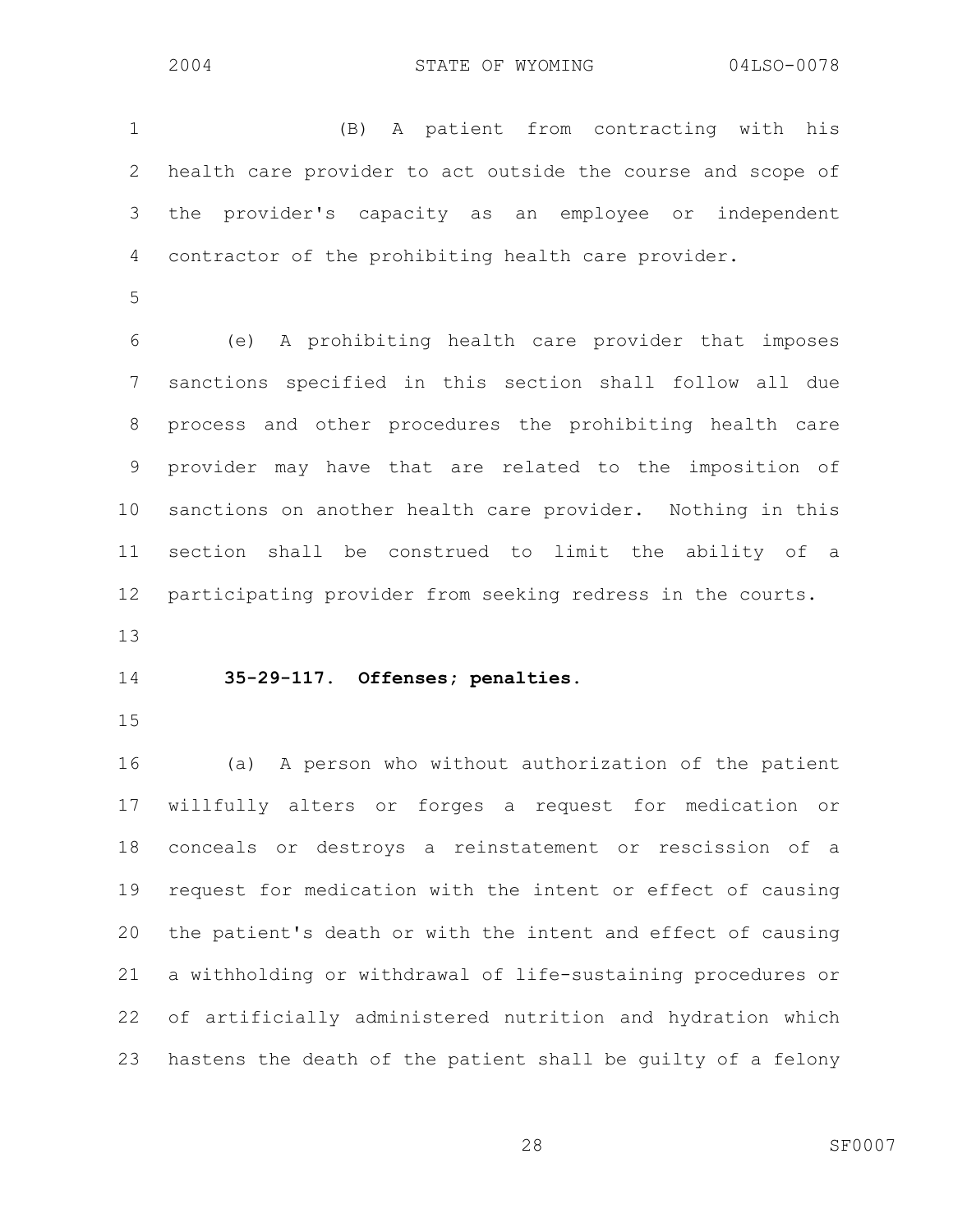1 punishable by imprisonment for a term not less than twenty 2 (20) years.

3

4 (b) A person who coerces or exerts undue influence on 5 a patient to request medication for the purpose of ending 6 the patient's life or to destroy a reinstatement or 7 rescission of a request for medication shall be guilty of a 8 felony punishable by imprisonment for a term not more than 9 twenty (20) years.

10

11 (c) A person who without authorization of the 12 principal willfully alters, forges, conceals or destroys an 13 instrument, the reinstatement or revocation of an instrument 14 or any other evidence or document reflecting a patient's 15 desires and interests with the intent or effect of affecting 16 a health care decision shall be guilty of a misdemeanor 17 punishable by imprisonment for a term not more than one (1) 18 year, a fine of not more than two thousand dollars 19 (\$2,000.00), or both.

20

21 (d) Nothing in this act shall be construed to limit 22 further criminal or civil liability resulting from other 23 intentional or negligent conduct by any person.